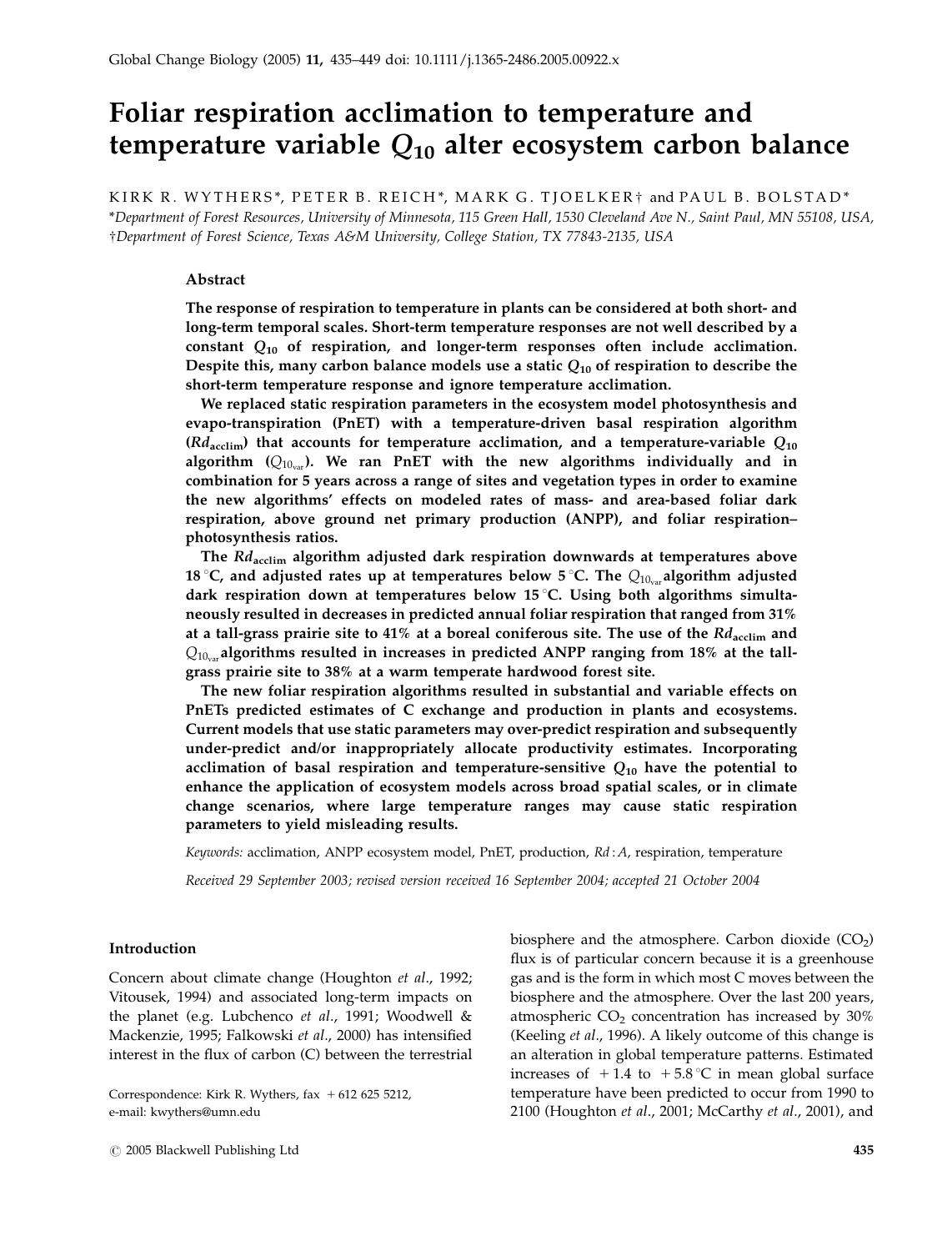these changes are likely to vary substantially among regions and exhibit seasonal and diurnal variation.

Regardless of scale, atmospheric C is fixed into plant biomass through photosynthesis and returned to the atmosphere via respiration. The difference between these fluxes determines C balance in ecosystems. While C is released back to the atmosphere through both autotrophic and heterotrophic pathways, autotrophic respiration accounts for roughly half of the total respiratory C flux (Farrar, 1985; Houghton et al., 2001). Therefore, autotrophic respiration plays a substantial role in governing ecosystem C balance (Field et al., 1992; Ryan et al., 1995, 1996). Accurate modeling of the response of autotrophic respiration to changing climate will be essential in order to effectively predict the impact of climate change on the global C balance. Given the established links between plant respiration and temperature, it may be useful to re-examine the mechanisms and assumptions built into process oriented ecosystem models, common tools for evaluating the effects of climate on C balance patterns over a variety of temporal and spatial scales.

C balance models that operate at the tissue level of organization (i.e. leaf, stem, and root) are often used to examine feedbacks between environmental change and ecosystem productivity. Models that simulate system behavior in terms of a C balance typically do so with a collection of interactive algorithms that estimate C assimilation, respiration, and allocation. For a more complete review of process models see Agren et al. (1991), Ryan et al. (1996), and Mäkelä (2000). While most process models incorporate temperature into their respiratory calculations, they do so at varying levels of complexity, using a range of assumptions and generalizations. The difficulty in capturing plant respiration's many sources of variation in a mathematical model owes to the debate in how to best represent (or to represent at all) these sources of variation. A better understanding of how plant respiration responds to temperature change can only aid in the construction of more flexible and generalizable algorithms.

Many biological processes, including respiration, are dependent upon temperature. Biological processes are often ascribed to Van't Hoff's reaction rate-temperature rule, and modeled as exponential functions. The respiration–temperature response function is such an exponential relationship. A form of the respiration response function which permits direct estimates of the  $Q_{10}$  parameter is often expressed as:

$$
Rd = Rd_{\text{ref}} Q_{10}^{\left[ (T - T_{\text{ref}}) / 10 \right]},\tag{1}
$$

where  $Rd$  is dark respiration,  $Rd_{ref}$  is the specific respiration at a reference temperature ( $\degree$ C), and  $Q_{10}$  is a ratio between a respiration rate at one temperature and the respiration rate at a temperature  $10^{\circ}$ C lower (Lavigne & Ryan, 1997; Bolstad et al., 1999; Tjoelker et al., 2001; Atkin & Tjoelker, 2003; Larcher, 2003).

Many carbon balance models use approaches that fix the  $Q_{10}$  at or near 2.0, and fix  $Rd_{ref}$  as a proportion of photosynthesis (e.g. Ryan, 1991; Aber & Federer, 1992; Melillo et al., 1993; Aber et al., 1995, 1996, 1997; Schimel et al., 1997; Cramer et al., 1999; Kimball et al., 2000; Sands et al., 2000; Stockfors, 2000; Clark et al., 2001; Potter et al., 2001a,b; Sampson et al., 2001; Sitch et al., 2003). However, respiration response to short- and long-term changes in temperature often do not follow a simple exponential  $Q_{10}$  (Gifford, 2003; Larcher, 2003). In particular, two issues which may be problematic under such approaches are: (1) the degree to which short term (seconds to minutes) dark respiration response to temperature departs from a simple exponential function (Wager 1941, Tjoelker et al., 2001) and (2) the fact that acclimation to temperature may shift the entire temperature response function (regardless of its shape) (Atkin & Tjoelker, 2003).

Although respiration responds to temperature on both short- and long-term time scales, the  $Q_{10}$  of respiration describes the short-term sensitivity of respiration to temperature (i.e. seconds to hours). The near-instantaneous exponential respiration function described by  $Q_{10}$  has been shown to inadequately fit empirical observations in plants (Belehrádek, 1930; Wager, 1941) (reviews by James, 1953; Forward, 1960; Berry & Raison, 1981) and soils (Lloyd & Taylor, 1994). Nevertheless, no general alternative had been proposed. Recently, however, Tjoelker et al. (2001) showed that the observed responses could be better fit with a quasi-exponential function whose exponent varied with temperature. Tjoelker et al. (2001) synthesized the results of published foliar  $Q_{10}$  of respiration values across a range of plant taxa (grasses, forbs, and woody plants) and across a range of biomes (tropical, temperate, boreal, and arctic), and concluded that the respiratory  $Q_{10}$  declined linearly with increasing measurement temperatures in a consistent manner among a range of taxa and climactic conditions. In essence, dark respiration exhibits decreasing  $Q_{10}$  values (measured over  $5-10$  °C intervals) with increasing measurement temperature and the response appears consistent among species, and across diverse biomes (Tjoelker et al., 2001). This evidence suggests that the use of a static  $Q_{10}$  of 2.0 is inappropriate for large temperature ranges.

In addition to near-instantaneous temperature response, rates of respiration are known to acclimate to thermal environment over longer time periods (days to months) through adjustments in the overall elevation of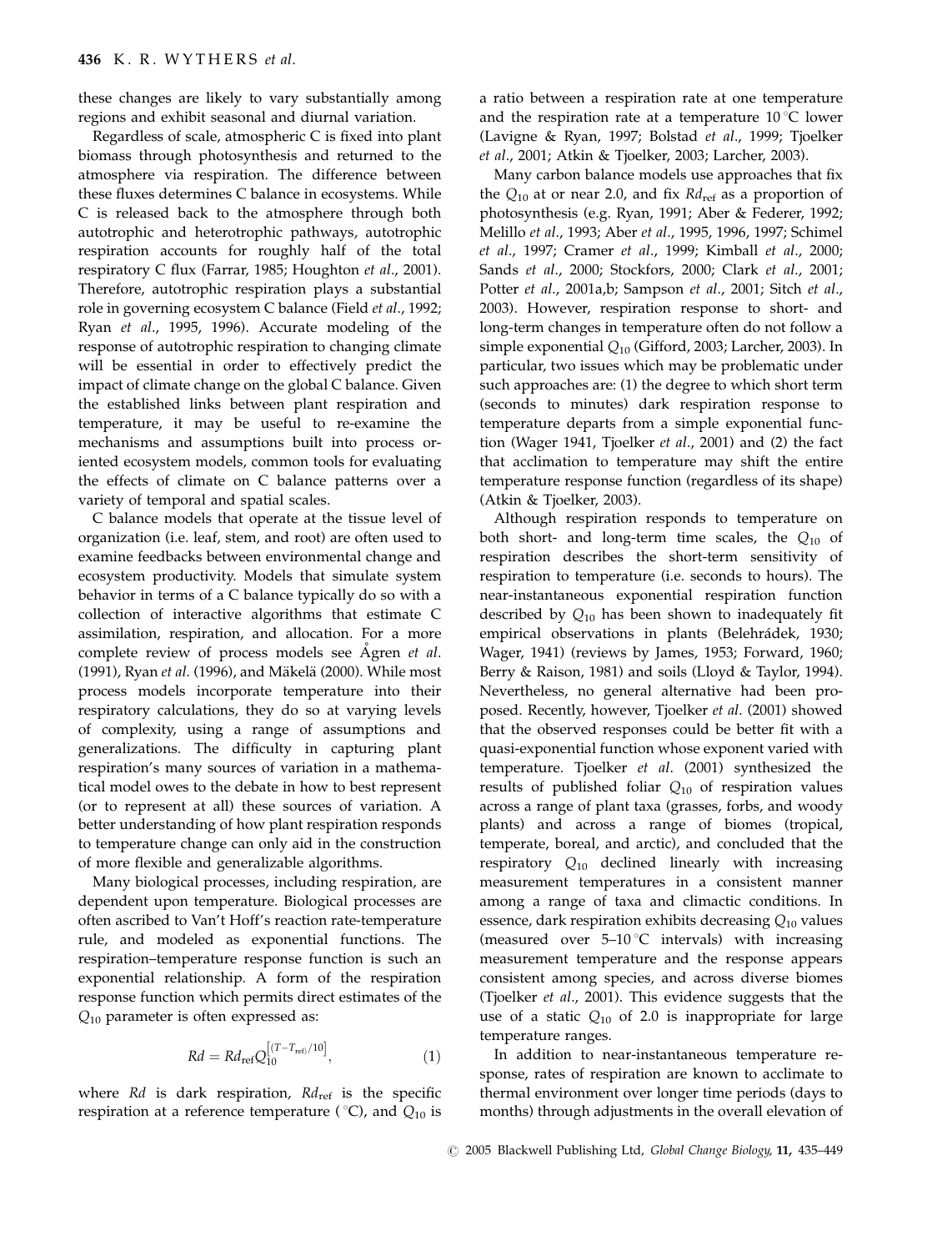the temperature response function. Respiratory C exchange rates are known to acclimate with time to prevailing temperatures in plant leaves (Larigauderie & Körner, 1995; Tjoelker et al., 1999a, b; Atkin et al., 2000a), roots (Gunn & Farrar, 1999; Tjoelker et al., 1999a), soils (Luo et al., 2001), and ecosystems (Enquist et al., 2003). Such acclimation can be substantial (Gunderson et al., 2000) and rapid (Atkin et al., 2000a, b; Bolstad et al., 2003), and therefore have significant effect on C balance. Acclimation to temperature may result from a change in  $Q_{10}$ , a shift in the elevation (intercept) of the temperature response function, or a combination of both (Tjoelker et al., 1999b; Atkin et al., 2000a, b; Atkin & Tjoelker, 2003).

Typically, temperature acclimation to a warmer environment results in a downward shift of the shortterm temperature response function. This shift is reflected in decreased respiration at a standard temperature in warm acclimated plants compared with cold acclimated plants. Consequently, the response of respiration to variation in thermal environment (over days to seasonal) will differ from predictions based on short-term temperature response functions.

In spite of the evidence that short-term temperature responses in plants often do not fit the simple static  $Q_{10}$ exponential relationship, and although many modelers recognize the imperfections of the  $Q_{10}$  relationship, it is still in wide use because until now there has not been a clear and generalizable alternative. All but three of the 19 published models that we reviewed used either a static  $Q_{10}$ , parameter, a static Rd parameter, or both (Table 1). Moreover, despite evidence of thermal acclimation of  $Rd_{ref}$ , none of these models include acclimation. In attempts to circumvent some of these problems, models have been developed that do not calculate respiration at all, but assume net primary production (NPP) is a fixed proportion of gross primary production (GPP) (Coops et al., 1998; Waring et al., 1998; Waring & McDowell, 2002). This approach has been used to estimate leaf area and GPP at the stand scale (Waring & McDowell, 2002), estimate volume growth at the landscape scale (Coops & Waring, 2001), estimate global GPP (Gifford, 2003), and suggests that warming of the biosphere has had little effect, thus far on autotrophic C emissions (Gifford, 2003). However, the approach may fail to account for site-level climatic and plant functional variation. In addition, C balance details that are important at local scales and exist with the range of observed  $R : P$  ratios may be lost in global averages. Another alternative to a fixed  $Q_{10}$  has been to describe more than one  $Q_{10}$ -temperature relationship. For example, the TEM model (Raich et al., 1991) uses one relationship between 0 and  $5^{\circ}C$ , the constant 2.0 between the temperatures 5 and 20 $\degree$ C, and a second

Table 1 Process-based ecosystem models and their primary literature sources

| Model                                         | Principal literature            |
|-----------------------------------------------|---------------------------------|
| $3-PG‡$                                       | Landsberg & Waring (1997)       |
| $BEPS^{\dagger}$                              | Liu et al. (1997)               |
| BIOMASS <sup>†</sup>                          | McMurtrie et al. (1990)         |
| $BGC$ family <sup><math>\bar{\ }</math></sup> | Running & Coughlan (1988)       |
| CENTURY <sup>†</sup>                          | Parton <i>et al.</i> (1987)     |
| COCA/FEF <sup>†</sup>                         | Hari et al. (1999)              |
| <b>COMMIX</b>                                 | Bartelink (2000)                |
| FINNFOR <sup>†</sup>                          | Këllomaki & Väisänen (1997)     |
| FORDYN <sup>†</sup>                           | Luan <i>et al.</i> (1996)       |
| FORGRO <sup>†</sup>                           | Mohren & Kramer (1997)          |
| GOTILWA <sup>†</sup>                          | Gracia et al. (1999)            |
| LPI <sup>†</sup>                              | Sitch et al. (2003)             |
| NASA-CASA                                     | Potter <i>et al.</i> (2001a, b) |
| PnET family $^{\dagger}$                      | Aber et al. (1996)              |
| PROMOD <sup>†</sup>                           | Sands et al. (2000)             |
| <b>SECRETS</b> <sup>†</sup>                   | Sampson et al. (2001)           |
| $SPAM^{\dagger}$                              | Frolking et al. (1996)          |
| $SPAM2^{\dagger}$                             | Clark et al. (2001)             |
| TEM                                           | Raich et al. (1991)             |

 $\mathbb{M}$  Models that use a static  $Q_{10}$  or Rd parameters.

<sup>‡</sup>Models that use a static  $Rd:A$ .

PnET, photosynthesis and evapo-transpiration.

relationship between the temperatures 20 and  $40^{\circ}$ C. The TEM approach, however, does not capture the whole response of the general relationship described by Tjoelker et al. (2001).

The purpose of this study was to test the degree to which variation in short-term temperature–respiration functions and acclimation to temperature in these functions influence total foliar respiratory flux from a broad range of terrestrial ecosystems. To do so, we simulated C balances for a range of vegetation types and across a climate gradient using photosynthesis and evapo-transpiration (PnET), a physiologically based, process-oriented ecosystem model (Aber et al., 1995, 1996). We selected four ecosystems representing diverse climate and vegetation types. We examined the consequences of alternative temperature response and respiration acclimation algorithms on modeled C budgets under both historic climate and climate warming scenarios. Given the inherent logic in most of the reviewed models, our results should be qualitatively general and applicable.

## Methods

We compared simple static respiration parameters and alternative respiration algorithms within model simulations across a range of vegetation types and sites. We chose sites that represented a  $20^{\circ}$  latitudinal range, with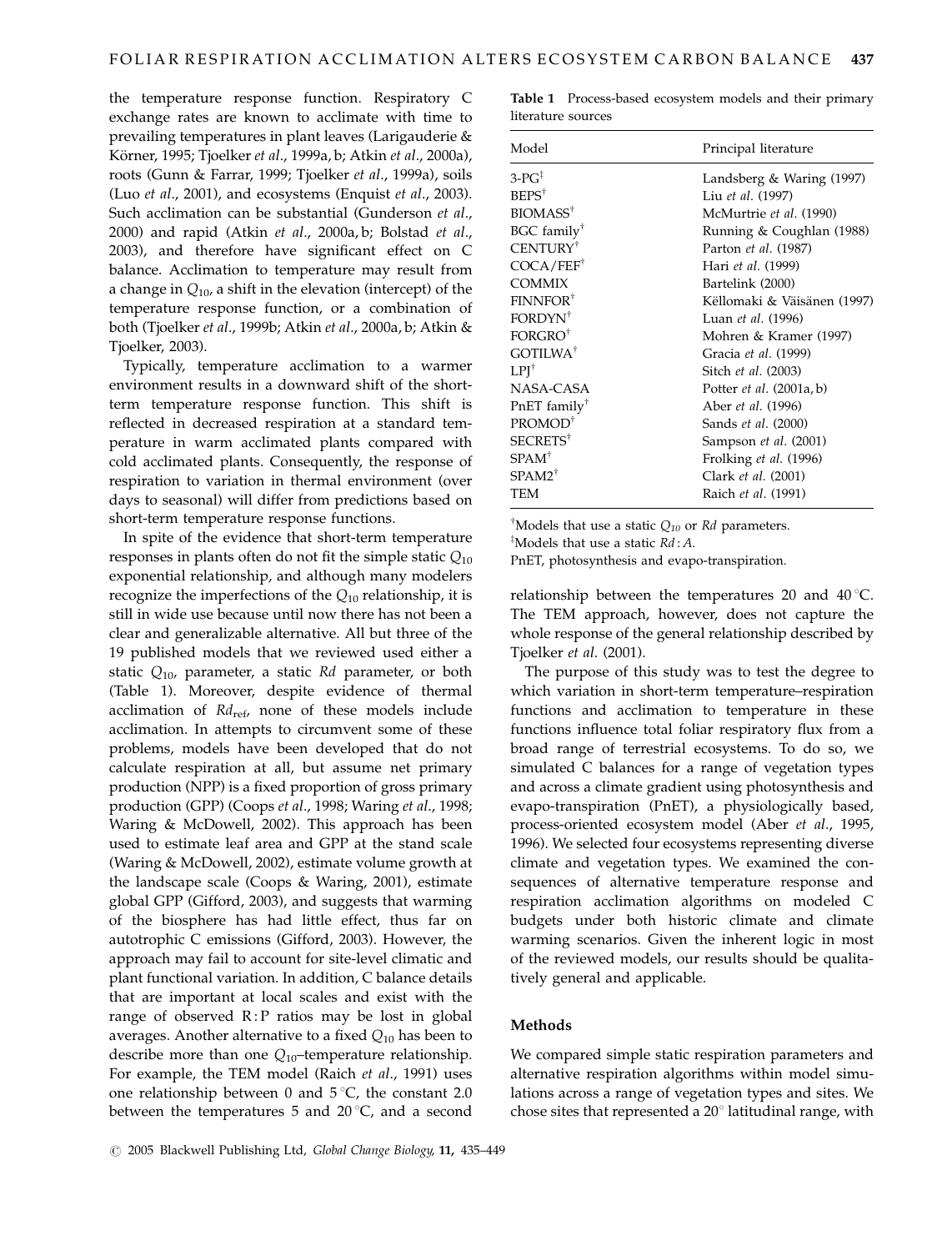concomitant changes in vegetation and climate. We modified PnET parameters (from Aber et al., 1995) for: (1) Northern Boreas (NOBS), a coniferous boreal forest  $(55^\circ N, 98^\circ W,$  near Thompson, MB, Canada) dominated by a Picea mariana overstory with some occasional Larix laricina, and a sparse occurrence of Pinus banksiana and Populus balsamifera, (2) Harvard Forest (HARV), a cold temperate hardwood forest  $(42^{\circ}N, 72^{\circ}W,$  near Petersham, MA, USA) dominated by Acer saccharum mixed with Quercus rubra, Fraxinus spp., Tilia spp., and Fagus spp., and an understory comprised of saplings of shade-tolerant species and Vaccinium spp., (3) Konza Prairie (KONZ), a tall-grass prairie (39°N, 96°W, near Manhattan, KS, USA) dominated by a mixture of Andropogon gerardii, Schizachyrium scoparium, Sorghastrum nutans, and assorted forbs, and (4) Coweeta Hydrologic Laboratory (COWET), a cool temperate hardwood forest (35°N, 83°W, near Otto, NC, USA) representing a low elevation site comprised of Quercus prinus, Acer rubrum, Liriodendron tulipifera, Carya spp., and other Quercus spp. We used 5 years of local climate data from each site (1994–1998) (see Table 2 for parameter values). Daytime and night-time interannual growing season temperatures were reasonably consistent for all 5 years at each site (Table 3). Across sites, daytime and night-time temperatures were lowest at NOBS and increased for HARV, KONZ, and COWET, respectively.

The canopy subroutines of PnET are constructed around a group of algorithms that apply physiological relationships between foliar nitrogen, photosynthetic capacity, vertical scaling of leaf mass area, and leaf lifespan (Reich et al., 1992, 1994; Gower et al., 1993; Ellsworth & Reich, 1993; Aber et al., 1995, 1996). Phenology is controlled by a cumulative heat sum algorithm (Aber et al., 1996). The model adds foliage mass when growing degree day conditions are met. Leaf off follows Aber et al. (1996), dropping leaves based on each canopy layer's C balance and a limit which prevents senescence from occurring before a particular day. We ran the model for 100 years with randomized and repeated climate data from local meteorological stations for each site in order to stabilize C pools before we output data used for these comparisons.

In its original form, PnET uses a Rd parameter fixed at 10% of leaf net photosynthetic capacity  $(A_{\text{max}})$  at 20 °C and a  $Q_{10}$  of respiration fixed at 2.0 (Aber *et al.*, 1996). To test the effects of temperature acclimation on dark respiration and the effects of a temperaturevariable  $Q_{10}$ , we substituted new algorithms for basal respiration and  $Q_{10}$  of respiration individually and in combination. In order to simulate the effects of temperature acclimation of respiration at the leaf level, we introduce a simple linear temperature dependence

Table 2 Site-specific PnET parameters for a black spruce site at Northern BOREAS (NOBS), an eastern hardwoods site at Harvard Forest (HARV), a tall-grass prairie site Konza Prairie (KONZ), and a broad leaved deciduous site at Coweeta Hydrologic Laboratory (COWET)

| Parameter                    | NOBS           | HARV           | KONZ           | COWET          |
|------------------------------|----------------|----------------|----------------|----------------|
| Site variable                |                |                |                |                |
| Lat $(°)$                    | 55             | 42             | 39             | 35             |
| Whc                          | 12             | 12             | 20             | 18             |
| Canopy variables             |                |                |                |                |
| K                            | 0.5            | 0.58           | 0.68           | 0.58           |
| folNCon (%)                  | 0.8            | 1.9            | 1.6            | 2.0            |
| SlwMax                       | 200            | 100            | 100            | 100            |
| SlwDel                       | 0              | 0.2            | 0.2            | 0.2            |
| folReten (years)             | 6              | 1              | 1              | 1              |
| GddFolStart                  | 300            | 100            | 550            | 600            |
| GddFolEnd                    | 1200           | 900            | 1800           | 900            |
| GddWoodStart                 | 300            | 100            | 0              | 1000           |
| GddWoodEnd                   | 1200           | 900            | 0              | 1500           |
| Photosynthesis variables     |                |                |                |                |
| AmaxA                        | 5.3            | $-46$          | -75            | $-46$          |
| AmaxB                        | 21.5           | 71.9           | 190            | 71.9           |
| BaseFolRespFrac <sup>†</sup> | 0.1            | 0.1            | 0.1            | 0.1            |
| HalfSat                      | 250            | 200            | 300            | 300            |
| AmaxFrac                     | 0.76           | 0.75           | 0.8            | 0.75           |
| PsnTOpt                      | 20             | 24             | 28             | 24             |
| PsnTMin                      | 0              | $\overline{2}$ | 4              | $\overline{2}$ |
| $respQ_{10}$ <sup>‡</sup>    | $\overline{2}$ | 2              | $\overline{2}$ | $\overline{2}$ |
| Water balance variables      |                |                |                |                |
| dvpd1                        | 0.05           | 0.05           | 0.05           | 0.05           |
| dvpd2                        | 2              | $\overline{2}$ | $\overline{2}$ | 2              |
| PrecIntFrac                  | 0.15           | 0.11           | 0.06           | 0.11           |
| WueConst                     | 10.9           | 10.9           | 46.5           | 10.9           |
| FastFlowFrac                 | 0.09           | 0.1            | 0.1            | 0.1            |
| F                            | 0.04           | 0.04           | 0.04           | 0.04           |
| Allocation variables         |                |                |                |                |
| cFracBiomass                 | 0.45           | 0.45           | 0.45           | 0.45           |
| RootAllocA                   | 0              | 0              | 0              | 0              |
| RootAllocB                   | 2              | $\overline{2}$ | 2              | $\overline{2}$ |
| GRespFrac                    | 0.25           | 0.25           | 0.25           | 0.25           |
| RootMRespFrac                | 1              | 1              | $\overline{2}$ | 1              |
| WoodMRespFrac                | 0.04           | 0.07           | 0.07           | 0.07           |
| PlantCReserveFrac            | 0.75           | 0.75           | 0.75           | 0.75           |

Indicates a parameter for which Eqn. (1) was substituted in acclimation simulations, and  ${}^{\ddagger}$ Indicates a parameter for which Eqn. (2) was substituted in acclimation simulations. See Aber et al. (1995, 1996) for parameter definitions.

of basal respiration as a proportion of leaf  $A_{\text{max}}$  as follows

$$
Rd_{\text{acclim}} = A_{\text{max}}[0.14 - 0.002 \, T],\tag{2}
$$

where  $Rd_{\text{acclim}}$  is dark respiration,  $A_{\text{max}}$  is photosynthetic capacity, and  $T$  is temperature ( $°C$ ). Consequently,  $Rd_{\text{acclim}}$  as a proportion of  $A_{\text{max}}$  declines with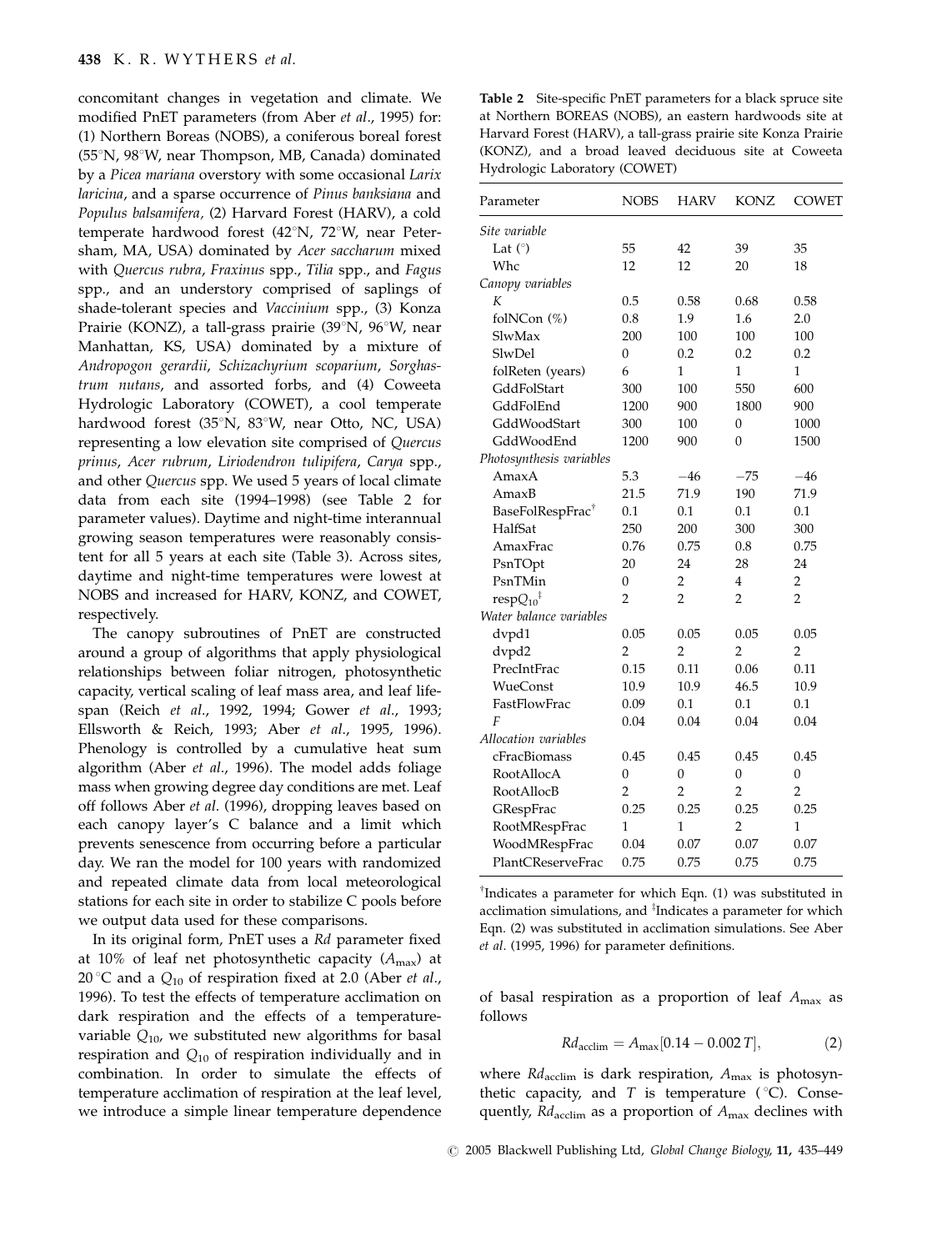|                | <b>NOBS</b> |      | <b>HARV</b> |      | KONZ  |      | <b>COWET</b> |      |  |
|----------------|-------------|------|-------------|------|-------|------|--------------|------|--|
| Year           | Night       | Day  | Night       | Day  | Night | Day  | Night        | Day  |  |
| 1994           | 3.8         | 16.2 | 12.8        | 22.5 | 15.9  | 26.9 | 16.3         | 28.8 |  |
| 1995           | 3.5         | 18.0 | 11.5        | 19.9 | 15.8  | 27.8 | 15.5         | 26.7 |  |
| 1996           | 4.3         | 18.1 | 12.4        | 21.3 | 16.1  | 27.3 | 16.1         | 27.6 |  |
| 1997           | 4.2         | 18.4 | 13.2        | 20.8 | 16.0  | 27.6 | 15.3         | 27.7 |  |
| 1998           | 5.0         | 19.0 | 13.5        | 22.0 | 15.3  | 27.7 | 17.7         | 29.2 |  |
| $\overline{x}$ | 4.0         | 17.9 | 12.7        | 21.3 | 15.8  | 27.5 | 16.2         | 28.0 |  |

**Table 3** Mean daytime and night-time growing season temperatures ( $\degree$ C) for four sites (growing season as defined by days for which the mean temperature is greater than  $0^{\circ}$ C)

See Table 2 for site acronyms.

increasing temperature. Assuming no appreciable acclimation in leaf  $A_{\text{max}}$  to ambient temperature (or minimal in comparison with acclimation in respiration), acclimation in leaf respiration rate alone would result in a declining proportion of leaf respiration to  $A_{\text{max}}$  with increasing environmental temperature for leaves measured at the same temperature. The relationship was derived from field-based measures of needle dark respiration in numerous Pinus banksiana populations at three sites (MI, USA, MN, USA, and Ontario, Canada) across seasons (M. Tjoelker, J. Oleksyn, P. Reich, unpublished data). In that dataset, specific respiration rates at a standard temperature ranged from 20% higher to 20% lower than the seasonal mean  $(=4.0 \text{ nmol g}^{-1} \text{ s}^{-1}, \text{ s}=0.6)$  across the range of mean daily air temperatures of  $9-21$  °C. Although there is evidence that species differ in temperature acclimation to dark respiration, the magnitude (proportional change) of temperature acclimation of respiration observed for jack pine and used in this study is generally comparable with findings in studies of oak, pine, and other temperate and boreal species (Tjoelker et al., 1999a; Atkin et al., 2000b; Bolstad et al., 2003). Few studies have examined leaf level  $Rd: A$  ratios in relation to variation in growth or ambient temperatures, although it is thought that  $Rd: A$  may vary within a limited range (Reich et al., 1998a, b; Cannell & Thornley, 2000). Our purpose here is to test the consequences of assumed temperature acclimation effects on leaf level  $Rd:A$  for ecosystem scale carbon balance. The dependence of  $Q_{10_{var}}$  on measurement temperature is from Tjoelker et al. (2001):

$$
Q_{10_{var}} = 3.22 - 0.46T, \tag{3}
$$

where  $Q_{10_{var}}$  is the  $Q_{10}$  of foliar respiration and T is temperature ( $°C$ ). From here on, we will refer to these new relationships as  $Rd_{\text{acclim}}$  and  $Q_{10_{\text{var}}}$  algorithms, respectively. Collectively, the new algorithms make a net contribution of two additional parameters to the PnET model.

We modified PnET-II to operate on a daily time-step in order to redefine the response each successive night using  $Q_{10_{\text{var}}}$  and  $Rd_{\text{acclim}}$ . Source code is available on request. There is evidence that the shift of the acclimation curve can occur over a period as short as one to several days (Atkin et al., 2000a, b; Bolstad et al., 2003). Thus, the elevation of the curve (i.e.  $Rd_{\text{acclim}}$ ) and the mean temperature  $(°C)$  each night is used to set  $Q_{10_{var}}$ . Together, these drive the complete dark respiration adjustment.

We output 5 years (1994–1998) of predicted daily night-time respiration from foliage, annual total massand area-based foliar respiration, foliar respiration to photosynthesis ratios  $(Rd: A)$ , and annual above ground NPP (ANPP). To develop the necessary comparisons, we ran the model with the original static respiration parameters for each of the above scenarios, then reran the model after substituting the  $Rd$ <sub>acclim</sub> algorithm only, then again with the  $Q_{10_{\text{var}}}$  algorithm only, and finally with both new algorithms simultaneously. In order to examine the effects of the  $Rd_{\text{acclim}}$  and  $Q_{10_{\text{var}}}$ algorithms on temperature warming scenarios, we ran the model in both static-and modified respiration-parameter modes with historic climate and under a simple  $+2$  °C (daytime and night-time) temperature warming scenario.

# Results

## Temperature response

Predicted respiration rates using alternative respiration algorithms differed from respiration estimates based on static parameters and there was variation in magnitude and shape of the respiration temperature response among sites (Fig. 1). The decreases in predicted respiration, averaged across seasons and substituting both alternative respiration algorithms, ranged from 30% for a temperate hardwood forest at COWET to 60% for a tall-grass prairie at KONZ (Tables 3 and 4). Although temperature acclimation should conserve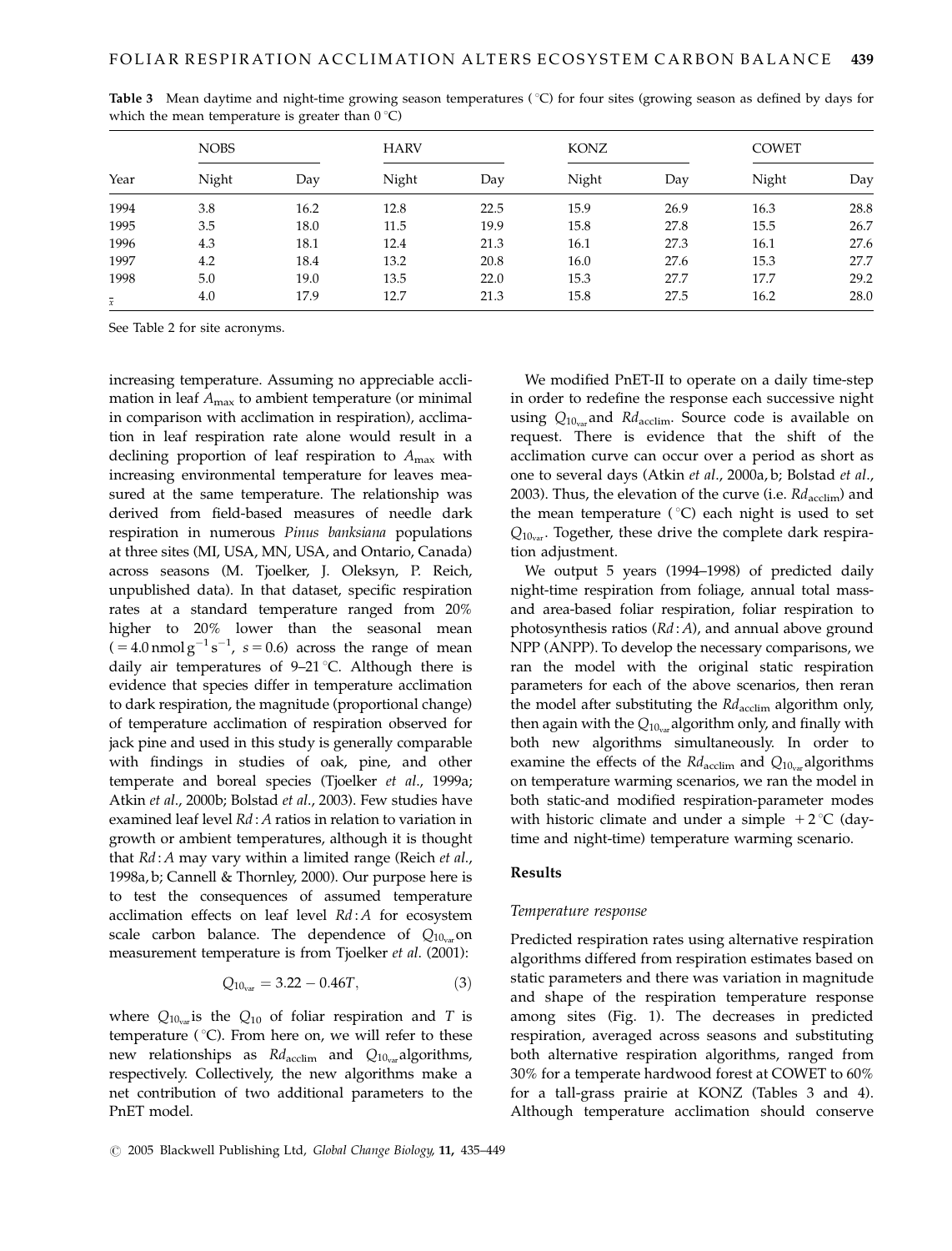

Fig. 1 Canopy dark respiration response to night-time temperature. Gray circles represent 5-year model runs of photosynthesis and evapo-transpiration (PnETs) static Rd and static Q<sub>10</sub> parameters. Black x's represent modeled temperature response data after substituting  $Rd_{\text{acclim}}$  and  $Q_{10\ldots}$  individually and in combination. See Table 2 for site acronyms.

foliar respiratory C during warm periods and release C during cool periods, the net effect was to conserve C across the entire temperature trajectory.

Predicted respiration rates after substituting  $Rd$ <sub>acclim</sub> alone were lower at high temperatures, and higher at low temperatures, relative to estimates based on static parameters (Fig. 1). While NOBS showed small differences in predicted respiration rates based on  $Rd$ <sub>acclim</sub> relative to estimates based on static parameters, respiration differences were larger under warmer conditions at the warmer sites. Predicted respiration rates calculated after substituting  $Rd_{\text{acclim}}$  diverged from those calculated with static parameters above  $18\degree C$  and below  $5\degree C$ . At temperatures greater than  $18\degree C$ , respiration rates estimated with the  $Rd_{\rm acclim}$  algorithm resulted in differences that ranged from  $0.5 \,\text{mgC}$  g foliage<sup>-1</sup> day<sup>-1</sup> lower at NOBS, to  $4.0 \text{ mgC g}$  foliage<sup>-1</sup> day<sup>-1</sup> lower at KONZ. Below  $5^{\circ}$ C, respiration differences estimated with  $Rd$ <sub>acclim</sub> were slightly higher at all sites.

At all sites, respiration after substituting the  $Q_{10}$ <sub>ara</sub> algorithm alone resulted in markedly reduced respiration rates at the low end of the temperature response curve compared with those that used the static  $Q_{10}$  parameters (Fig. 1). Both estimates converged at the upper end of the temperature range. Differences in dark respiration (because of altered  $Q_{10}$ ) near 0 °C

ranged from less than  $0.1 \,\text{mgC g}$  foliage<sup>-1</sup> day<sup>-1</sup> at NOBS, to  $2.5 \text{ mgC g}$  foliage<sup>-1</sup> day<sup>-1</sup> at KONZ. However, while respiration estimates were consistently high across sites at temperatures between 0 and  $5^{\circ}$ C in simulations that used static parameters, the generally low respiration rates at these temperatures suggest that any differences in rates of respiratory C loss on the overall C balance might be a relatively small proportional change in terms of C on a per day basis.

Respiration estimates that used both the  $Rd_{\text{acclim}}$  and  $Q_{10_{var}}$ algorithms in combination were consistently and substantially lower across the entire annual temperature range in simulations, relative to model runs using static parameters (Fig. 1). Between 5 and 20 $\degree$ C, the respiration estimates based on the alternative respiration algorithms were roughly half as large as the static parameter estimates at all sites.

### Foliage mass

Foliage mass predictions were similar for model runs using the alternative  $Rd_{\text{acclim}}$  and  $Q_{10_{\text{var}}}$ algorithms and for those using static parameters for three of the four sites (Fig. 2), implying that alternative respiration algorithms had modest effect on canopy size. Foliage mass estimates were 8% higher at COWET using the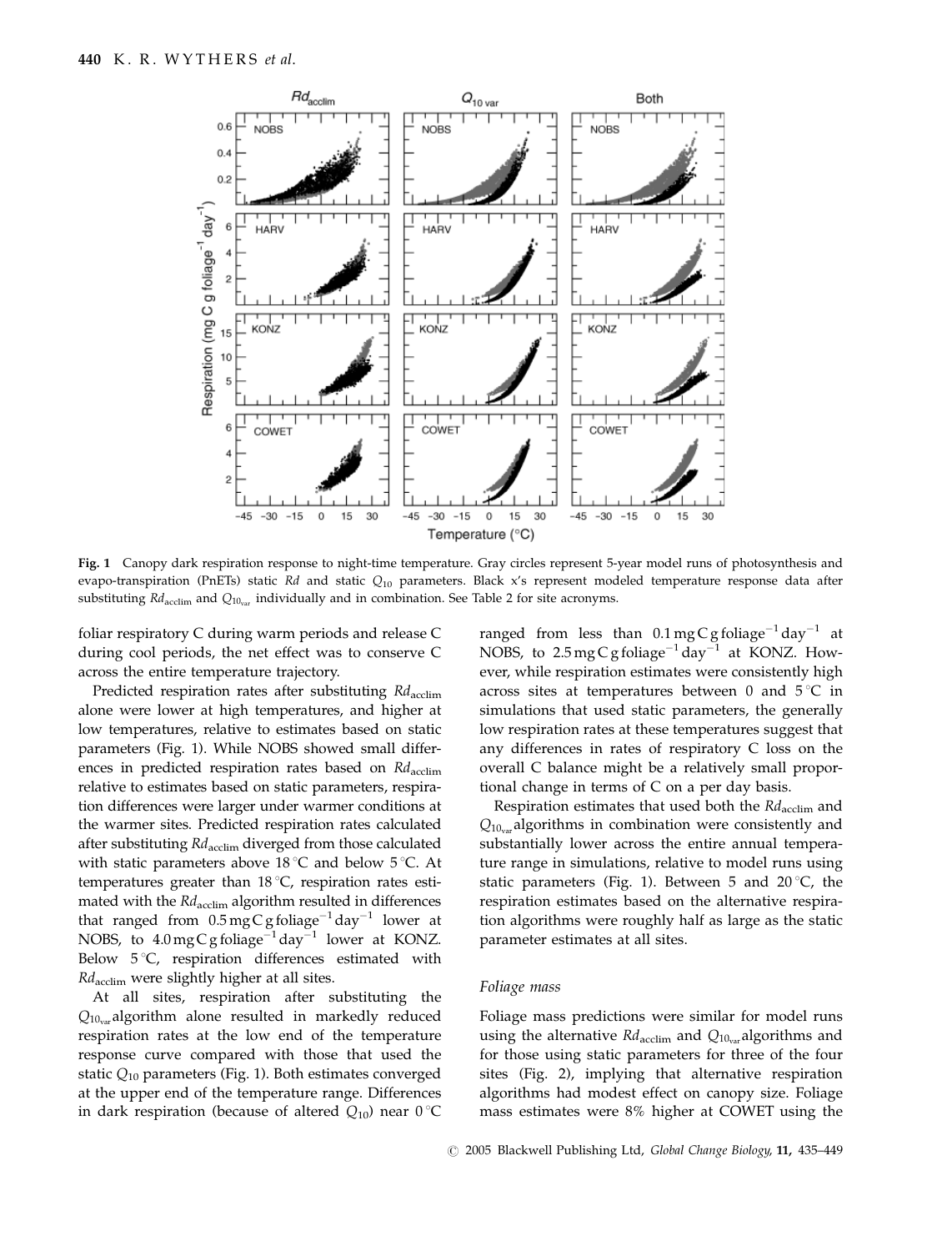

Fig. 2 Predicted foliage mass with and without alternative respiration algorithms for all sites using measured climate and temperature warming scenarios  $(+ 2 \degree C)$ . Error bars represent 1 standard deviation. See Table 2 for site acronyms.

**Table 4** Annual foliar respiration on a leaf mass basis ( $gCg$  leaf<sup>-1</sup> yr<sup>-1</sup>) predicted by PnET with static parameters (Static) and alternative (Altrn) respiration response algorithms

|           | <b>NOBS</b> |      |                                |      | <b>HARV</b>  |                                                                                                                                                          |        |       | <b>KONZ</b> |      |      |      | <b>COWET</b> |      |                                                     |      |  |
|-----------|-------------|------|--------------------------------|------|--------------|----------------------------------------------------------------------------------------------------------------------------------------------------------|--------|-------|-------------|------|------|------|--------------|------|-----------------------------------------------------|------|--|
|           | Ambient     |      | $+2$                           |      | Ambient      |                                                                                                                                                          | $+2$   |       | Ambient     |      | $+2$ |      | Ambient      |      | $+2$                                                |      |  |
|           |             |      | Year Static Altrn Static Altrn |      | Static Altrn |                                                                                                                                                          | Static | Altrn |             |      |      |      |              |      | Static Altrn Static Altrn Static Altrn Static Altrn |      |  |
| 1994 0.19 |             | 0.11 | 0.22                           | 0.13 | 1.25         | 0.75                                                                                                                                                     | 1.46   | 0.89  | 3.95        | 2.47 | 4.67 | 2.86 | 1.81         | 1.24 | 2.17                                                | 1.44 |  |
| 1995 0.19 |             | 0.11 | 0.21                           | 0.13 | 1.29         | 0.76                                                                                                                                                     | 1.53   | 0.89  | 3.94        | 2.29 | 4.65 | 2.60 | 2.02         | 1.23 | 2.16                                                | 1.40 |  |
| 1996 0.19 |             | 0.11 | 0.22                           | 0.13 | 1.22         | 0.75                                                                                                                                                     | 1.44   | 0.86  | 3.78        | 2.25 | 4.47 | 2.66 | 1.89         | 1.16 | 2.41                                                | 1.41 |  |
| 1997 0.20 |             | 0.12 | 0.23                           | 0.14 | 0.92         | 0.55                                                                                                                                                     | 1.09   | 0.66  | 3.74        | 2.21 | 4.45 | 2.59 | 1.94         | 1.19 | 2.40                                                | 1.41 |  |
| 1998 0.21 |             | 0.12 | 0.24                           | 0.14 | 1.05         | 0.67                                                                                                                                                     | 1.26   | 0.80  | 4.32        | 2.51 | 5.15 | 2.98 | 2.16         | 1.40 | 2.30                                                | 1.60 |  |
|           |             |      |                                |      |              | $_{\overline{v}}$ (V) 0.20(5) 0.11(5) 0.22(4) 0.13(4) 1.14(4) 0.70(13) 1.36(13) 0.82(12) 3.95(6) 2.35(6) 4.68(6) 2.74(6) 1.96(7) 1.24(7) 2.29(5) 1.45(6) |        |       |             |      |      |      |              |      |                                                     |      |  |

Measured climate is represented by Ambient. Two degree centigrade increase is represented by  $+2$ . Means are represented by  $\overline{z}$ , coefficients of variation (as percent) are in parentheses. See Table 2 for site acronyms. PnET, photosynthesis and evapo-transpiration.

alternative algorithms relative to the static respiration parameters. Foliage mass (per unit ground area) decreased by approximately 10% for NOBS, HARV, and KONZ in elevated temperature scenario simulations, but there was no change in foliage mass at COWET with elevated temperature.

## Annual foliar respiration

Alternative respiration algorithms reduced annual respiration compared with estimates based on static parameters. Annual foliar respiration estimates using both  $Rd_{\text{acclim}}$  and  $Q_{10}$ <sub>ax</sub> algorithms in combination were lower in all years, at all sites, and for both ambient temperature and temperature warming scenarios when compared with simulations using static parameters (Table 4). Results were consistent on both a mass basis and on a ground area basis (Table 5).

Modification of model respiration algorithms had a larger impact on estimated Rd than simulated warming. Five year mean respiration estimates, under a  $+ 2^{\circ}C$ warming scenario, were roughly 5–15% higher for all sites when using either the static parameter model for both climate scenarios, or the alternative respiration algorithms for both scenarios. However, the respiration estimates using alternative respiration algorithms (i.e.  $Rd_{\text{acclim}}$  plus  $Q_{10_{\text{var}}}$ ) within the temperature warming  $(+ 2<sup>o</sup>C)$  scenarios were substantially lower than the static parameter estimates from the ambient temperature simulations. These decreases suggest that model sensitivity to physiological algorithms is on a similar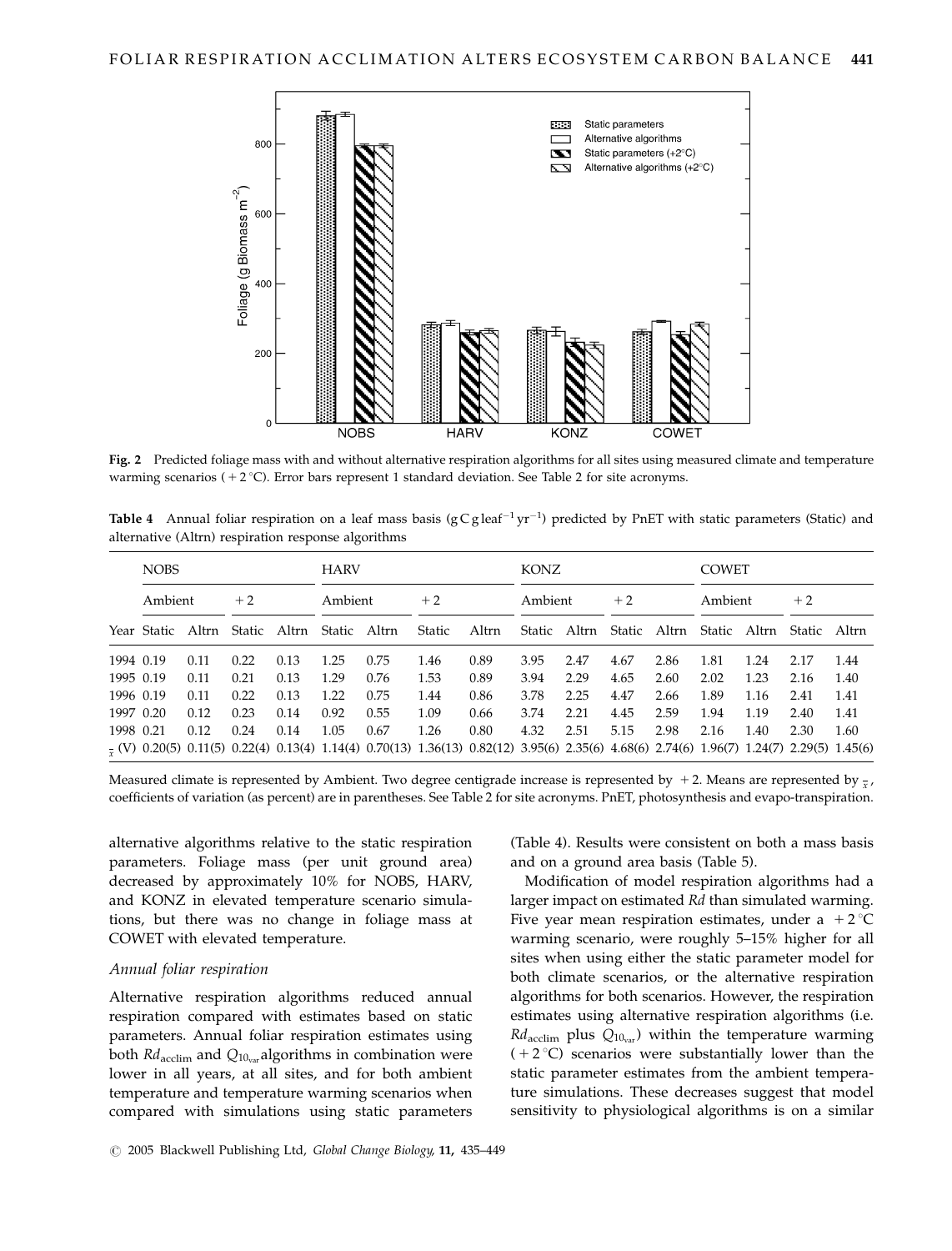|                    | <b>NOBS</b>    |    |        |       | <b>HARV</b>                                 |                                         |        |       | <b>KONZ</b> |              |                |       | <b>COWET</b> |        |               |     |  |
|--------------------|----------------|----|--------|-------|---------------------------------------------|-----------------------------------------|--------|-------|-------------|--------------|----------------|-------|--------------|--------|---------------|-----|--|
|                    | Ambient        |    | $+2$   |       | Ambient                                     |                                         | $+2$   |       | Ambient     |              | $+2$           |       | Ambient      |        | $+2$          |     |  |
|                    |                |    |        |       | Year Static Altrn Static Altrn Static Altrn |                                         | Static | Altrn | Static      | Altrn Static |                | Altrn | Static Altrn |        | Static Altrn  |     |  |
| 1994               | 152            | 91 | 158    | 98    | 299                                         | 197                                     | 342    | 223   | 1241        | 859          | 1383           | 892   | 480          | 325    | 460           | 330 |  |
| 1995               | 148            | 87 | 156    | 94    | 299                                         | 199                                     | 347    | 220   | 1146        | 754          | 1240           | 773   | 449          | 322    | 531           | 352 |  |
| 1996               | 150            | 90 | 156    | 95    | 289                                         | 194                                     | 337    | 216   | 1143        | 748          | 1242           | 767   | 462          | 313    | 528           | 362 |  |
| 1997               | 158            | 94 | 163    | 99    | 191                                         | 140                                     | 236    | 165   | 1290        | 817          | 1405           | 823   | 458          | 319    | 556           | 372 |  |
| 1998               | 167            | 99 | 175    | 105   | 251                                         | 177                                     | 296    | 204   | 1368        | 857          | 1480           | 882   | 507          | 350    | 574           | 388 |  |
| $\overline{z}$ (V) | $155(5)$ 92(5) |    | 162(5) | 98(4) |                                             | 266(17) 181(14) 312(15) 206(12) 1237(8) |        |       |             | 807(7)       | 1350(8) 827(7) |       | 471(5)       | 326(4) | 530(8) 361(6) |     |  |

**Table 5** Annual foliar respiration on an area ground basis ( $gCm^{-2}$  ground  $yr^{-1}$ ) predicted by PnET with static parameters (Static) and alternative (Altrn) respiration response algorithms

Measured climate is represented by Ambient. Two degree centigrade increase is represented by  $+2$ . Means are represented by  $\overline{z}$ , coefficients of variation (as percent) are in parentheses. See Table 2 for site acronyms. PnET, photosynthesis and evapo-transpiration.



Fig. 3 Change in annual area based respiration illustrating (a) the decrease in respiration for ambient and elevated temperature simulations as a result of alternative respiration algorithms and (b) the increase in respiration for static parameter and alternative algorithm simulations as a result of elevated temperature. See Table 2 for site acronyms.

order or larger than effects of substantial climate warming.

The effects of alternative respiration algorithms on annual respiration tended to be relatively greater at the warmer sites, especially at KONZ (Fig. 3). The effects of alternative respiration algorithms were slightly greater with climate warming relative to the ambient temperature simulations at three of the four sites. The effects of increased temperature on annual respiration tended to be greater at the warmer sites, and highest at KONZ, in simulations that used static parameters. However, the temperature enhancement in warming simulations that used alternative respiration algorithms was notably lower in three of the four sites. . These results suggest that incorporating realistic models of respiration is important, since response to climate warming, appears to vary with model characteristics.

# Rd : A ratio

 $Rd : A$  ratios were consistently smaller ( $\sim 40\%$  less) in simulations that used  $Rd_{\text{acclim}}$  and  $Q_{10_{\text{var}}}$  algorithms relative to estimates from static parameters (Fig. 4). In addition,  $Rd: A$  ratios tended to be higher at sites with higher mean night- and daytime temperatures.  $Rd:A$ ratios from simulations that used  $Rd$ <sub>acclim</sub> and  $Q_{10_{var}}$ algorithms tended to be less than  $Rd:A$  ratios from simulations that used static respiration parameters. Predicted  $Rd:A$  from simulations that used  $Rd_{\text{acclim}}$  and  $Q_{10_{\text{var}}}$  algorithms ranged from 0.15 at NOBS to 0.27 at COWET. Predicted  $Rd:A$  from static respiration parameters ranged from 0.25 at NOBS to 0.43 at COWET. Climate warming appeared to have no effect on  $Rd: A$  estimates from simulations that used alternative respiration algorithms, while climate warm-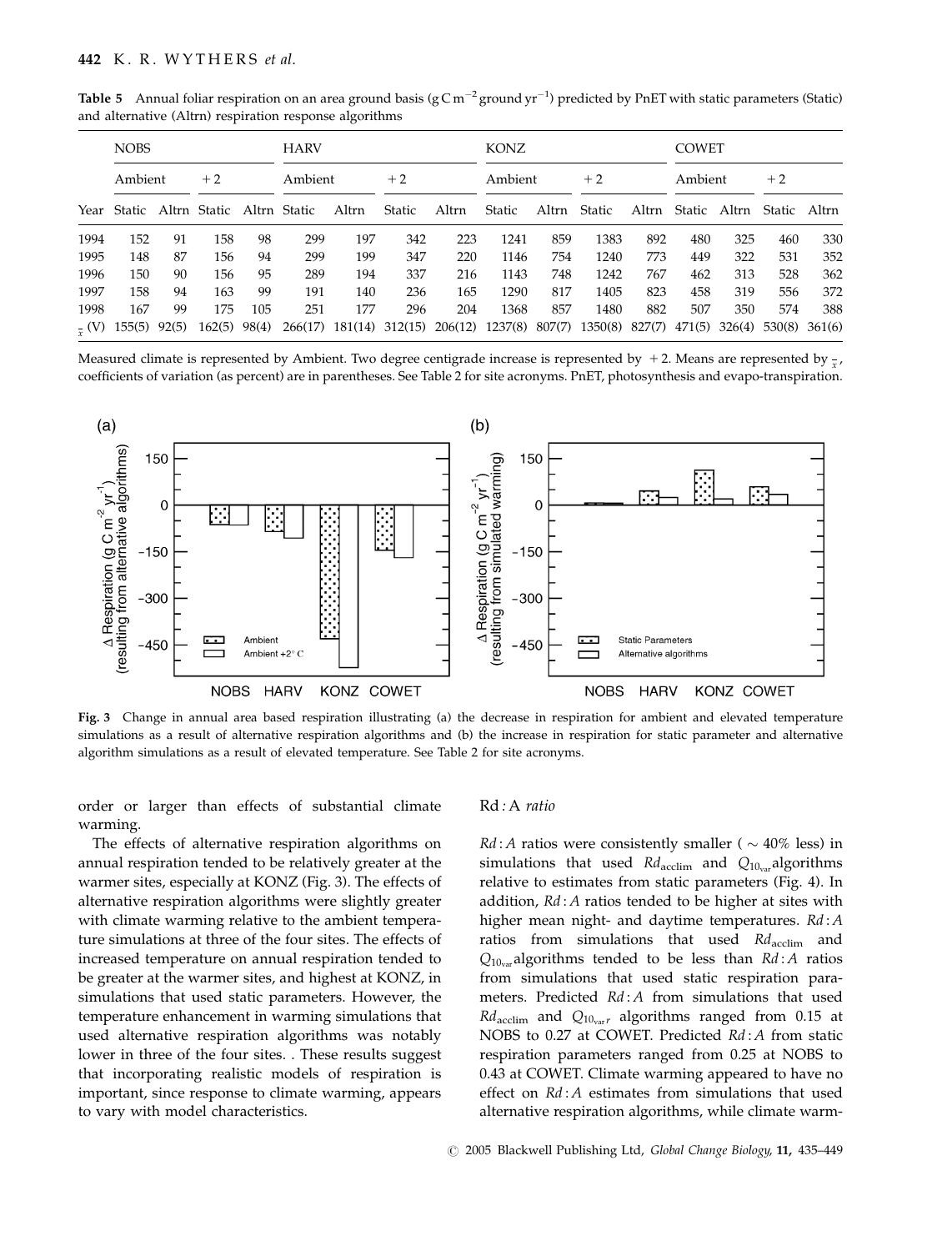

Fig. 4 Rd: A ratios for 5 years, with and without alternative respiration algorithms, using measured climate and temperature warming scenarios ( $+2$ °C). Error bars represent 1 standard deviation among years. See Table 2 for site acronyms.

**Table 6** ANPP (g biomass  $m^{-2}$  yr<sup>-1</sup>) predicted by PnET with static parameters (Static) and alternative (Altrn) respiration response algorithms

|          | NOBS <sup>†</sup>        |        |        |                                                                                                 | <b>HARV</b>     |     |                             |     | <b>KONZ</b> |     |                      |     | <b>COWET</b> |                       |              |         |  |
|----------|--------------------------|--------|--------|-------------------------------------------------------------------------------------------------|-----------------|-----|-----------------------------|-----|-------------|-----|----------------------|-----|--------------|-----------------------|--------------|---------|--|
|          | Ambient                  |        | $+2$   |                                                                                                 | Ambient         |     | $+2$                        |     | Ambient     |     | $+2$                 |     | Ambient      |                       | $+2$         |         |  |
|          |                          |        |        | Year Static Altrn Static Altrn Static Altrn Static Altrn Static Altrn Static Altrn Static Altrn |                 |     |                             |     |             |     |                      |     |              |                       | Static Altrn |         |  |
| 1994 358 |                          | 478    | 394    | 512                                                                                             | 677             | 843 | 722                         | 945 | 431         | 526 | 383                  | 464 | 704          | 1008                  | 587          | 999     |  |
| 1995 348 |                          | 468    | 390    | 508                                                                                             | 679             | 852 | 726                         | 956 | 416         | 502 | 361                  | 453 | 660          | 999                   | 636          | 1022    |  |
| 1996 363 |                          | 484    | 388    | 507                                                                                             | 673             | 851 | 697                         | 941 | 401         | 486 | 348                  | 451 | 677          | 995                   | 620          | 1007    |  |
| 1997 340 |                          | 459    | 370    | 487                                                                                             | 624             | 802 | 645                         | 891 | 409         | 497 | 354                  | 439 | 680          | 994                   | 652          | 1039    |  |
| 1998 344 |                          | 464    | 384    | 503                                                                                             | 640             | 789 | 682                         | 889 | 430         | 530 | 346                  | 450 | 746          | 1054                  | 692          | 1099    |  |
|          | $\frac{1}{x}$ (V) 351(3) | 471(2) | 385(2) |                                                                                                 | $503(2)$ 659(4) |     | 827(4) 694(5) 924(3) 417(3) |     |             |     | 508(4) 358(4) 451(2) |     |              | 693(5) 1010(2) 637(6) |              | 1033(4) |  |

"Does not include bryophyte contribution.

Means are represented by  $_{\bar{x}}$  coefficients of variation (as percent) are in parentheses. See Table 2 for site acronyms. See Table 4 for descriptions of Ambient and +2. PnET, photosynthesis and evapo-transpiration; ANPP, above ground net primary production.

ing introduced larger  $Rd: A$  estimates in simulations using static respiration parameters.

### ANPP

Predicted ANPP from alternative respiration algorithms was higher in all years, under both climate scenarios, and at all sites relative to predictions from static parameters (Table 6). Response of ANPP to alternative respiration algorithms and to temperature were variable among ecosystems (Figure 5). ANPP response to alternative respiration algorithms (with both  $Rd_{\text{acclim}}$  and  $Q_{10_{\text{var}}}$ ) were larger at warmer sites than cooler sites, but smaller at the prairie site than all forested sites. Moreover, it is notable that the two model types resulted in variable responses to climate warming at some sites. For example, annual ANPP at NOBS increased similarly (33 g biomass  $\text{m}^{-2}\text{yr}^{-1}$ ) with warming in both fixed parameter simulations and in the alternative algorithm simulations ( $Rd_{\text{acclim}}$  and  $Q_{10_{\text{var}}},$ ), while annual ANPP at KONZ decreased in response to warming by approximately the same amount  $(58 \text{ g} \text{ biomass} \text{ m}^{-2} \text{ yr}^{-1})$  in both the static parameter and the alternative algorithm simulations. At the two hardwood sites (HARV and COWET), response of simulated annual ANPP to climate warming was more positive using  $Rd_{\text{acclim}}$  and  $Q_{10_{\text{var}}}$  algorithms compared with simulations that used the static respiration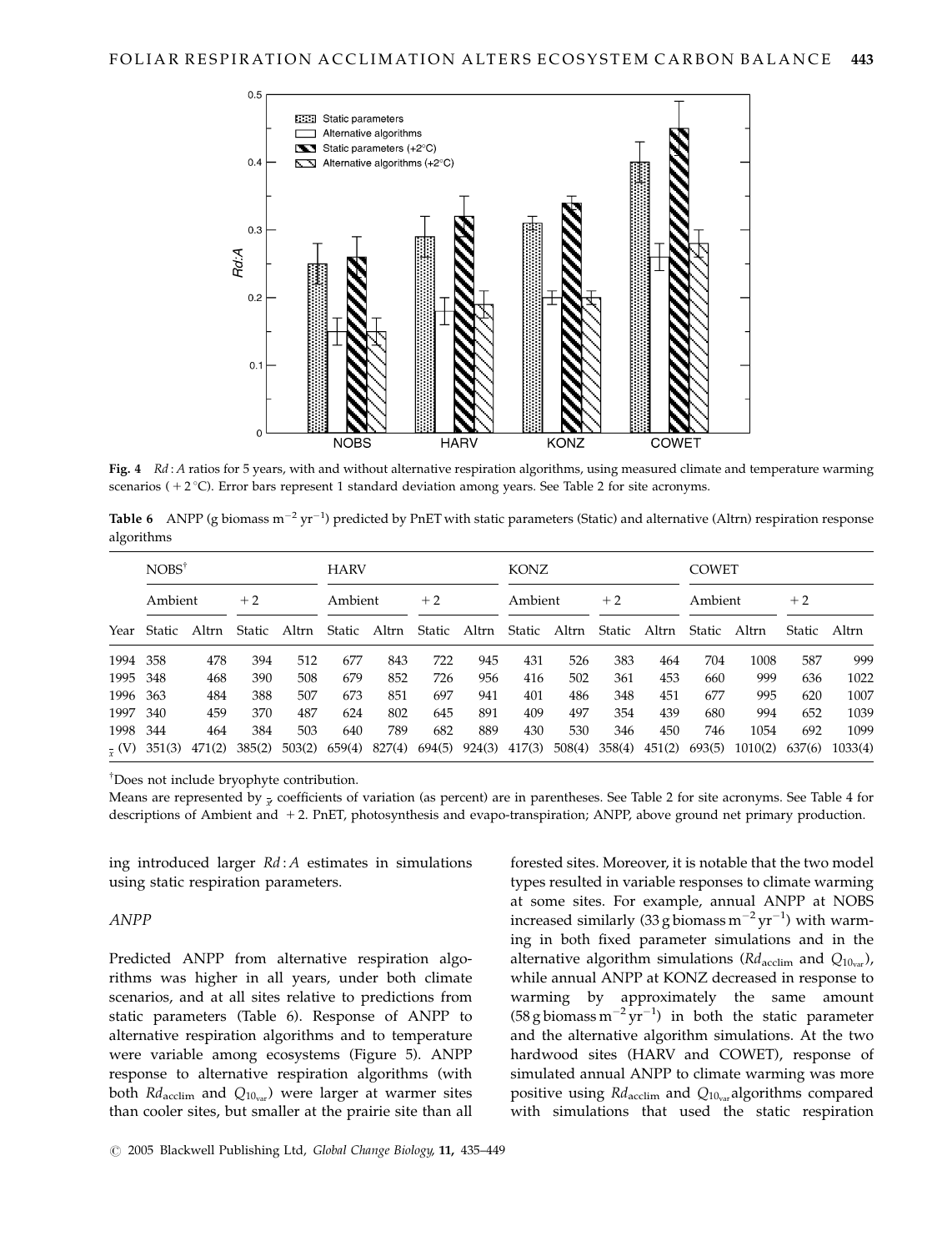

Fig. 5 Changes in above ground net primary production (ANPP) at (a) two different temperatures under the effects of alternative respiration algorithms, and (b) for alternative respiration algorithms and static parameters under the effects of elevated temperature. See Table 2 for site acronyms.

parameters. Annual ANPP at HARV increased with warming by  $35 g \text{ biomass} \text{m}^{-2} \text{yr}^{-1}$  in the original version, but increased by 97 g biomass  $m^{-2}$  yr<sup>-1</sup> in the modified version. Annual ANPP at COWET decreased by 56 g biomass  $m^{-2}yr^{-1}$  with warming in the static respiration parameter version, but increased 23 g biomass  $m^{-2}$  yr<sup>-1</sup> with warming in simulations that used the modified algorithms.

# Discussion

## Alternative algorithms:  $Rd_{\text{acclim}}$  and  $Q_{10_{\text{var}}}$

While substituting alternative respiration algorithms for static parameters reduced simulated plant respiration across a range of temperatures at all sites, this effect varied among sites (as seen in Fig. 1). The consequences of  $Rd_{\text{acclim}}$  and  $Q_{10_{\text{var}}}$  together on modeled carbon budgets appears to be a consistent and substantial reduction in estimated respiratory carbon losses across the entire temperature range. Predicted respiration rates at very low temperatures should be low despite a high  $Q_{10}$ observed at low temperatures (Tjoelker et al., 2001). This is because most models use respiration rates measured at relatively high temperatures (such as  $20^{\circ}$ C) as their starting point. In order to have a higher  $Q_{10}$  at lower temperatures and converge on the same respiration rate at  $20^{\circ}$ C, rates must be lower at very low temperatures than would be otherwise expected.

It is notable that the combined effects of the  $Rd_{\text{acclim}}$ and  $Q_{10_{var}}$ algorithms appear greater than expected from a summing of their individual effects. This interaction is likely because at low temperatures in the combined model, the  $Q_{10_{\text{var}}}$ algorithm causes large differences in predicted respiration rates compared with the static model, despite similar basal rates. Conversely, at high temperatures in the combined model, lower basal rates because of acclimation result in lower respiration rates than the static model, despite similar  $Q_{10}$ 's. However, the magnitude of these effects appear to be dependent upon specific site environmental differences and may also reflect variation in concomitant plant physiology.

The changes in respiration because of model modifacation seen in Fig. 1 lead to associated changes in annual total respiration estimates. Total respiration on both a mass basis and a ground area basis were lower in simulations using the  $Rd_{\text{acclim}}$  and  $Q_{10_{\text{var}}}$  algorithms compared with simulations using the static parameters. Decreases in annual respiration on a ground area basis that resulted from substituting  $Rd_{\text{acclim}}$  and  $Q_{10_{\text{var}}}$  algorithms were 41%, 36%, 35%, and 31% for NOBS, HARV, KONZ, and COWET, respectively. These large differences in estimated carbon efflux between the original and alternative models support the conclusions of Gunderson et al. (2000) and Tjoelker et al. (2001) that ecosystem models should incorporate basal respiration acclimation and temperature-variable  $Q_{10}$  relationships, particularly if the model is to be applied across a large spatial extent where broad ranges in climate are to be expected.

While it should be noted that anytime model complexity is increased, an associated increase in uncertainty is risked. In this case we have increased the number of parameters in the PnET model (one additional parameter in the basal respiration calculation, and one additional parameter in the  $Q_{10}$  calculation). In justifying this change, we would argue that removing the parameters BFolResp and  $\text{Resp}Q_{10}$  and replacing them with simple, generalizable, and biologically realistic algorithms that appear to hold up across biomes and across a broad range of taxa, is a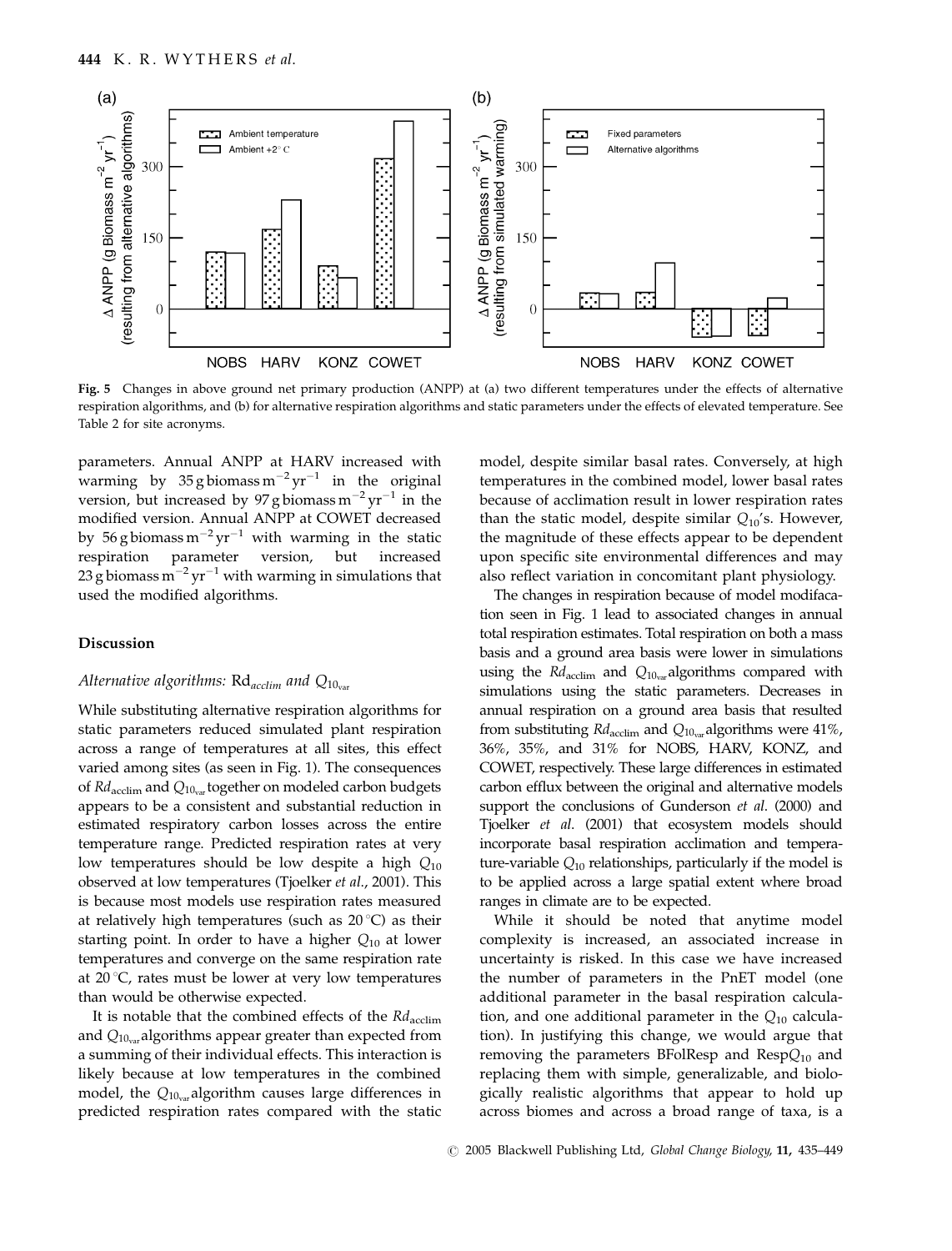| <b>Site</b>  | ANPP $(g m^{-2})$ | Length of record | Source                      |
|--------------|-------------------|------------------|-----------------------------|
| <b>NOBS</b>  | 487*              |                  | Bond-Lamberty et al. (2001) |
| <b>HARV</b>  | 745               |                  | Knapp $\&$ Smith (2001)     |
| <b>KONZ</b>  | $528^{+}$         | 21               | Knapp et al. (1998)         |
| <b>COWET</b> | $1110^{\ddagger}$ | 10               | Bolstad et al. (2001)       |

Table 7 Measured ANPP means from literature; using longest available records for sites as similar to and as close as possible to stands used in the modeling

\*Well drained soils, stand age *4*20 years, does not include bryophyte contribution.

'Annually burned lowlands.

<sup>‡</sup>Calculated for 685 m elevation.

See Table 2 for site acronyms. ANPP, above ground net primary production.

complexity vs. generalizability trade-off that is worth making. In addition, we would argue that ecosystem models should be rooted in simple biological mechanisms wherever possible, and the new algorithms have a much stronger physiological basis than the earlier ones.

Finally, the reductions in foliar respiration that resulted from our new algorithms were of a magnitude that would explain the overestimated foliar respiration value relative to measured field data reported by Law et al. (2000) for PnET-II using static respiration parameters in a Pinus ponderosa system. Additionally, the nature of Rd acclimation and its importance as shown in models here in are consistent with work suggesting broad Rd acclimation across global climate gradients (Enquist et al., 2003).

Variation in reduced C loss to respiration on an annual basis among sites appears to be not only a function of the relative shape of the temperature response curve, but also the amount of time over the course of the season spent at any given end of the curve. In other words, the respiration–temperature response curve represents all thermal environments over the entire year. The amount of total C conserved on an annual basis will depend upon the relative proportion of the year spent at cold vs. warm ends of the temperature curve, and the relative shapes of the curves. For example, at sites with short growing seasons, such as NOBS, a large portion of the year will be spent at temperatures well below the physiological optimum for the species present, whereas sites with a longer growing season, such as COWET, a greater portion of the year will be spent at temperatures that favor physiologic activity.

Although field measurements of ANPP can include substantial uncertainties, they may be useful to compare with ANPP estimates from the static respiration vs. alternative respiration versions of PnET. Estimates of ANPP calculated from the combined alternative respiration algorithms were a closer match to published ANPP field data than ANPP based on static respiration parameters at three of the four sites (see Tables 6 and 7) and of equally good fit at the other. At NOBS, KONZ, and COWET, estimated ANPP using the modified respiration algorithms were within 3%, 4%, and 9% of field observations, while estimates using the static respiration algorithms were within 28%, 21%, and 38% of field observations, respectively. At the fourth site, HARV, the two estimates were equally close (both were within about 11% of field observations). However, there is sufficient variability (and error) in measured ANPP across local gradients, among years, and among reports, that it is problematic to use reported field ANPP to assess the reliability of the static or alternative model output. Furthermore, given the fact that a simulation model can yield good agreement with measured field data through a collection of compensating errors, one must be careful to not take model agreement alone as the singular reason to modify (or to not modify) these kinds of process based ecosystem models. Given that the alternative respiration algorithms presented here incorporate well documented biological processes, which appear generalizable across biomes and a broad range of taxa, and appear to fit with published empirical data as well as or better than the static parameter output, these algorithms appear useful and should be pursued further.

The higher ANPP estimates for historic climate runs of 25%, 20%, 18%, and 31% at NOBS, HARV, KONZ, and COWET, respectively, from simulations using the  $Rd$ <sub>acclim</sub> and  $Q_{10<sub>var</sub>}$ algorithms result from the representation of C conserved through respiration acclimation to temperature (Table 6). At the three forested sites, reduced respiratory efflux is almost directly translated into increased ANPP. However, at the prairie site, there is a greater amount of C conserved via the  $Rd_{\text{acclim}}$  and  $Q_{10}$ <sub>ara</sub>lgorithms than is represented in increased ANPP  $(430\,\text{g}\,\text{C}\,\text{m}^{-2}\,\text{yr}^{-1}$  vs. 91 g biomass  $\text{m}^{-2}\,\text{yr}^{-1}$ , given a parameter of 0.45 to convert C to biomass, see Table 2). In the PnET model, the difference between conserved respiratory C and the additional C allocated to ANPP accumulates in the general plant C pool. There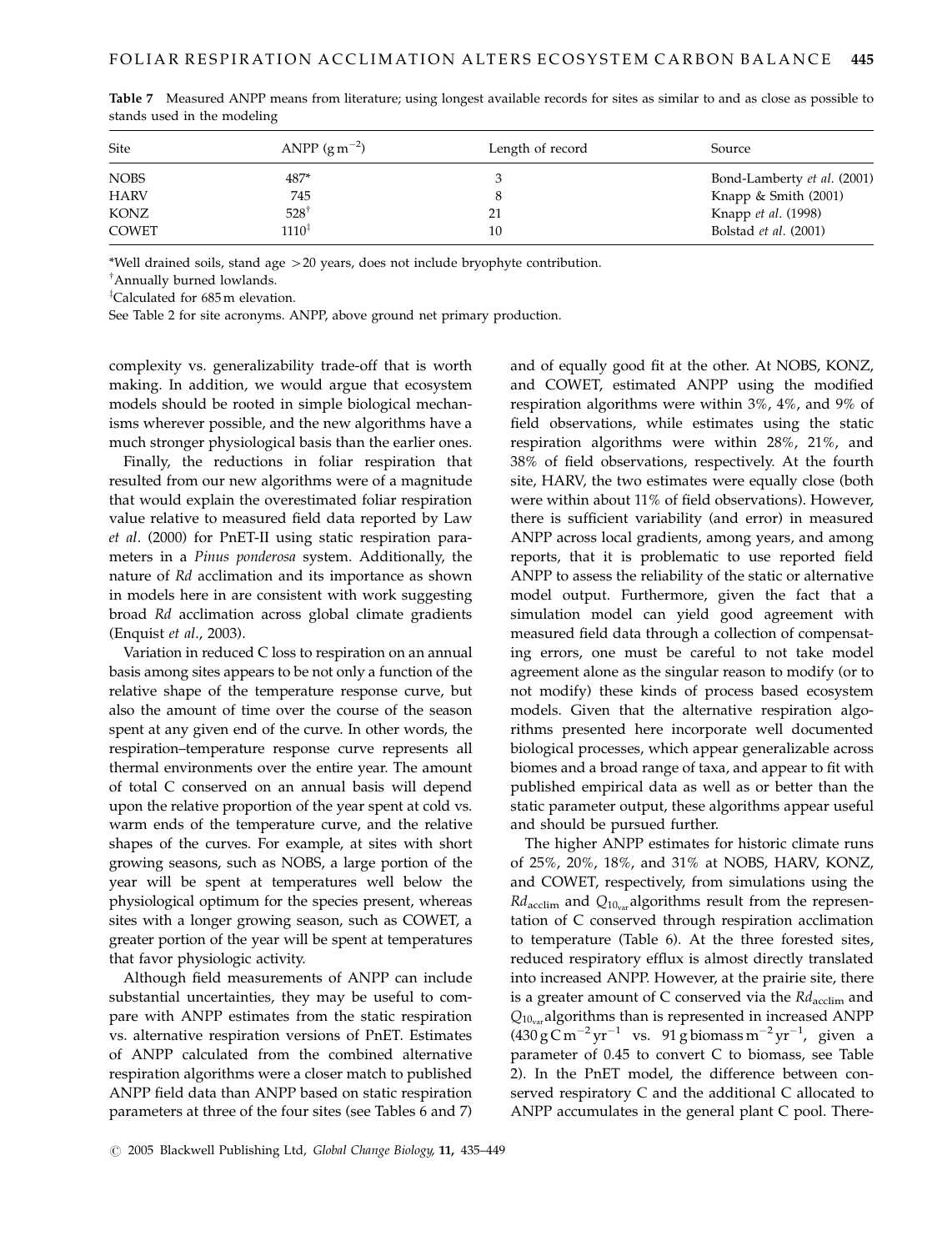fore, once C is conserved through respiratory pathways, variation in allocation strategies among plant types (species) could affect how and where that C is partitioned. In addition, while Tjoelker et al. (2001) developed  $Q_{10_{var}}$  from data that included grasses and forbs,  $Rd_{\rm acclim}$  was based on data from trees only. For this reason  $Rd$ <sub>acclim</sub> may not well represent dark respiration acclimation to temperature in the vegetation types prominent at KONZ.

Although  $Rd: A$  ratios appear to scale to some degree, they are variable at the leaf level (Reich et al., 1998a, b; Amthor, 2000), and at the whole plant level (Gifford, 2003), and published empirical data are not yet sufficient to comprehensively determine the degree to which Rd : A ratios are constrained across species and environments.  $Rd:A$  is of interest because  $Rd:A$  ratios help place respiration in the context of an C balance, and aid in interpreting ANPP. Because implementing  $Rd_{\text{acclim}}$  and  $Q_{10_{\text{var}}}$ algorithms in PnET-reduced respiration, and PnET does not include direct acclimation of photosynthesis to temperature, lower  $Rd:A$  ratios are expected. Here an important question is whether photosynthesis acclimates or adjusts to increasing temperature and whether this is similar to Rd. However, given the distinctly different shapes of their temperature response curves, in the short term photosynthesis is relatively constant across a broad range of temperatures relative to Rd (Chabot and Lewis, 1976, Aubuchon et al., 1978, Jurik, 1986, Jurik et al., 1988; Gunderson et al., 2000). Moreover, thermal acclimation for photosynthesis exhibits variable patterns among species (Slatyer & Morrow, 1977; Dougherty et al., 1979; Jurik et al., 1988; Ferrar et al., 1989) and has not been well correlated with climate (Tranquillini et al., 1986; Ferrar et al., 1989). It is thus, still unclear how to best represent photosynthetic acclimation in an ecosystem model such as PnET.

Although respiration in plants is known to acclimate (hours to days) to temperature (Tjoelker et al., 1999a, b; Atkin et al., 2000b, Bolstad et al., 2003), and a general linear relationship describing the short-term temperature dependence of  $Q_{10}$  for foliar respiration appears to hold across biomes (Tjoelker et al., 2001), the data on which  $Rd_{\text{acclim}}$  and  $Q_{10_{\text{var}}}$ algorithms were based originated from broad thermal gradients. Tjoelker et al. (2001) reported mean  $Q_{10}$  values that ranged from 2.14 to 2.56 (tropical to arctic biomes, respectively). Tjoelker et al. (2001) suggested the need for more common temperature studies to isolate the effects of measurement temperature from acclimation. In addition, others have suggested that while some plant species exhibit a high degree of acclimation, some do not (e.g. Larigauderie & Körner, 1995). Nonetheless, our findings depart substantially from modeled ecosystem fluxes based on static respiration parameters and have substantial implications for the majority of commonly used ecosystem models.

## Climate change

Given the importance of predicted climate change, the contrasts in respiration response to warming between the two model versions (alternative vs. static parameters) are of particular interest. Relative to historic climate, elevated temperature simulations increased annual respiration by between 1% and 12% at all four sites using both versions of the model, but the influence of model modification on these varied among sites. Predicted foliar respiration with static respiration parameters increased by 8% and 11% under the climate warming scenario at KONZ and COWET, respectively, but when modified respiration algorithms were incorporated into the model, warming increased predicted foliar respiration by only 2% and 1% at those same sites. In contrast, at NOBS and HARV (the cooler pair of our four sites) the predicted increases in respiration because of warming, were similar using both versions of the model. This suggests that models that incorporate respiration acclimation and temperature variable  $Q_{10}$ algorithms may yield different predictions of respiration response to climate warming than models using static respiration parameters, and that such differences may vary across systems. These particular observations could be in part because of down-regulation of respiration rates at higher temperatures, which are more common at the two warmer sites. This connection between thermal environment and respiration suggests that down-regulation of respiration could have a substantial impact on C balance and productivity, particularly at warm sites. The decrease in ANPP from the effects of elevated temperature at KONZ (Fig. 5b) may be in part because of KONZ being a more waterlimited system than the three forest sites, or because of physiologic differences in vegetation, or because of PnETs allocation logic, or any combination of the above.

Our predictions of increasing  $Rd:A$  ratios from colder to warmer climates, and from standard climate simulations to  $+2$  simulations, support the experimental findings of Tjoelker et al. (1999a) that  $Rd:A$ tended to increase with warming in boreal-tree seedlings. This may be because differences in the degree to which plant growth and size, growth respiration, and maintenance respiration respond to warming could affect  $Rd: A$  ratios (Amthor, 2000), or be complicated by the effects of water stress (Cannell & Thornley, 2000).

#### Conclusions

Because the instantaneous temperature response function of plants is temperature dependent (Tjoelker et al.,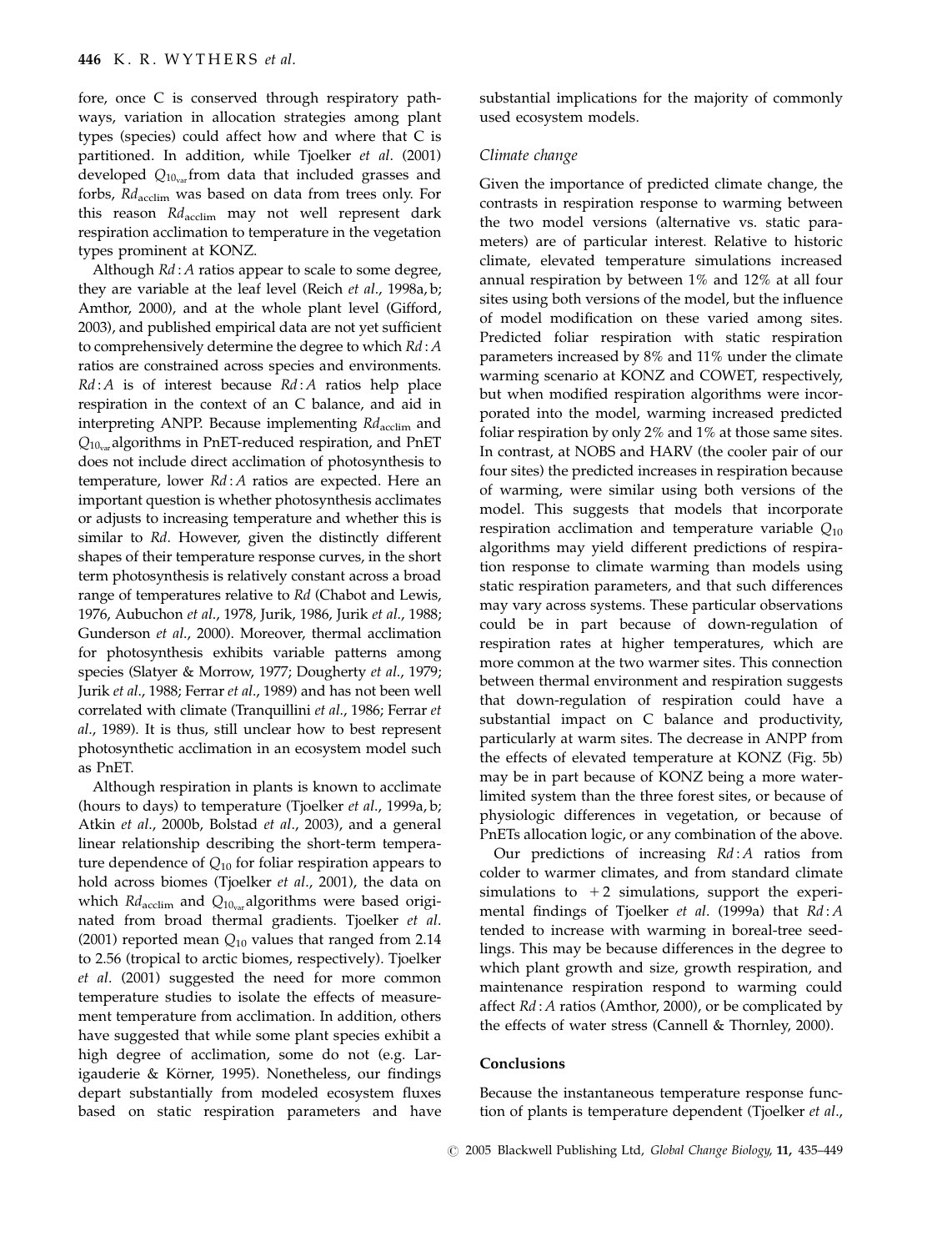2001) and thermal acclimation of respiration appears to be common (Bolstad et al., 2003; Tjoelker et al., 1999a, b; Atkin et al., 2000a,b; Luo et al., 2001), our results suggest that: (1)  $Rd_{\text{acclim}}$  and  $Q_{10_{\text{var}}}$  algorithms allow ecosystem models to account for respiration response to temperature in a more biologically realistic way than static parameter models can, (2) simple, generalized  $Rd$ <sub>acclim</sub> and  $Q_{10}$ <sub>ware</sub> algorithms alter modeled estimates of C exchange and production in plants and ecosystems and alter plant responses to warming scenarios, (3) incorporating  $Rd_{\text{acclim}}$  and  $Q_{10_{\text{var}}}$  into process-based ecosystem models is important in that the effects of  $Rd$ <sub>acclim</sub> and  $Q_{10}$ <sub>wa</sub> appear to be as large or larger than the effects of major climate change and appears to be consistent with measured ANPP and eddy covariance estimates (Table 7, Law et al 2000, Enquist et al. 2003), (4) current models may over-predict respiration and result in either underestimated or inappropriately allocated productivity estimates, especially on warm sites or when running climate warming scenarios, and (5) algorithms that incorporate plant acclimation to temperature may enhance the use of ecosystem models across broad spatial scales or with simulated temperature change where large temperature ranges may cause erroneous results from models that use static respiration parameters. Finally, while these results represent incorporating  $Rd_{\text{acclim}}$  and  $Q_{10_{\text{var}}}$ algorithms into the PnET model, it is likely that many other physiologically based ecosystem models that utilize static respiration parameters would yield similar results if similarly adjusted.

### Acknowledgments

This research was supported by the NASA Terrestrial Ecology Program (NAG 5-11222), NSF (IBN-9806628), NSF LTER program (DEB-0080382), and the Wilderness Research Foundation.

### References

- Aber JD, Federer CA (1992) A generalized, lumped parameter model of photosynthesis, evapotranspiration, and net primary production in temperate and boreal forest ecosystems. Oecologia, 92, 463–474.
- Aber JD, Ollinger SV, Driscoll CT (1997) Modeling nitrogen saturation in forest ecosystems in response to land use and atmospheric deposition. Ecological Modelling, 101, 61–78.
- Aber JD, Ollinger SV, Federer CA et al. (1995) Predicting the effects of climate change on water yield and forest production in the northern United States. Climate Research, 5, 207–222.
- Aber JD, Reich PB, Goulden ML (1996) Extrapolating leaf CO<sub>2</sub> exchange to the canopy: a generalized model of forest photosynthesis validated by eddy correlation. Oecologia, 106, 267–275.
- Ågren GI, McMurtrie RE, Parton WJ et al. (1991) State-of-the-art models of production-decomposition linkages in conifer

and grassland ecosystems. Ecological Applications, 1, 118– 138.

- Amthor JS (2000) The McCree–de Wit–Penning de Vries– Thornley respiration paradigms: 30 years later. Annals of Botany, 86, 1–20.
- Atkin OK, Edwards EJ, Loveys BR (2000a) Response of root respiration to changes in temperature and its relevance to global warming. New Phytologist, 147, 141–154.
- Atkin OK, Holly C, Ball MC (2000b) Acclimation of snow gum (Eucalyptus pauciflora) leaf respiration to seasonal and diurnal variations in temperature: the importance of changes in the capacity and temperature sensitivity of respiration. Plant Cell and Environment, 23, 15–26.
- Atkin OK, Tjoelker MG (2003) Thermal acclimation and the dynamic response of plant respiration to temperature. Trends in Plant Science, 8, 343–351.
- Aubuchon RR, Thompson DR, Hinckley TM (1978) Environmental influences on photosynthesis within the crown of a while oak [Quercus alba]. Oecologia, 35, 295-306.
- Bartelink HH (2000) Effects of stand composition and thinning in mixed-species forests: a modeling approach applied to Douglas-fir and beach. Tree Physiology, 20, 399–406.
- Belehrádek J (1930) Temperature coefficients in biology. Biological Reviews, 5, 30–58.
- Berry JA, Raison JK (1981) Response of macrophytes to temperature. In: Encyclopedia of Plant Physiology, New Series, Vol. 12A (eds Lange OL), pp. 277–338. Springer, Berlin.
- Bolstad PV, Mitchell K, Vose JM (1999) Foliar temperaturerespiration response functions for broad-leaved tree species in the southern Appalachians. Tree Physiology, 19, 871–878.
- Bolstad PV, Vose JM, McNulty SG (2001) Forest productivity, leaf area and terrain in southern Appalachian deciduous forests. Forest Science, 47, 1–9.
- Bolstad PV, Reich PB, Lee T (2003) Rapid temperature acclimation of leaf respiration rates of Quercus alba (L.) and Quercus rubra (L.) and Q. rubra. Tree Physiology, 23, 969-976.
- Bond-Lamberty B, Wang C, Gower ST (2001) Net primary production and net ecosystem production in boreal black spruce wildfire chronosequence. Global Change Biology, 10, 473–487.
- Cannell MGR, Thornley JHM (2000) Modelling the components of plant respiration: some guiding principles. Annals of Botany, 85, 45–54.
- Chabot BF, Lewis AR (1976) Thermal acclimation of photosynthesis in northern red oak [Quercus rubra borealis]. Photosynthetica, 10, 130–135.
- Clark KL, Cropper WP, Gholz HL (2001) Evaluation of modeled carbon fluxes for a slash pine ecosystem: SPM2 simulations compared to eddy flux measurements. Forest Science, 47, 52– 59.
- Coops NC, Waring RH, Landsberg JJ (1998) Assessing forest productivity in Australia and New Zealand using physiologically-based model driven with averaged monthly weather data and satellite-derived estimates of canopy photosynthetic capacity. Forest Ecology and Management, 104, 113-127.
- Coops NC, Waring RH (2001) Estimating forest productivity in the eastern Siskiyou Mountains of southwestern Oregon using a satellite driven process model, 3-PGS. Canadian Journal of Forest Research, 31, 143–154.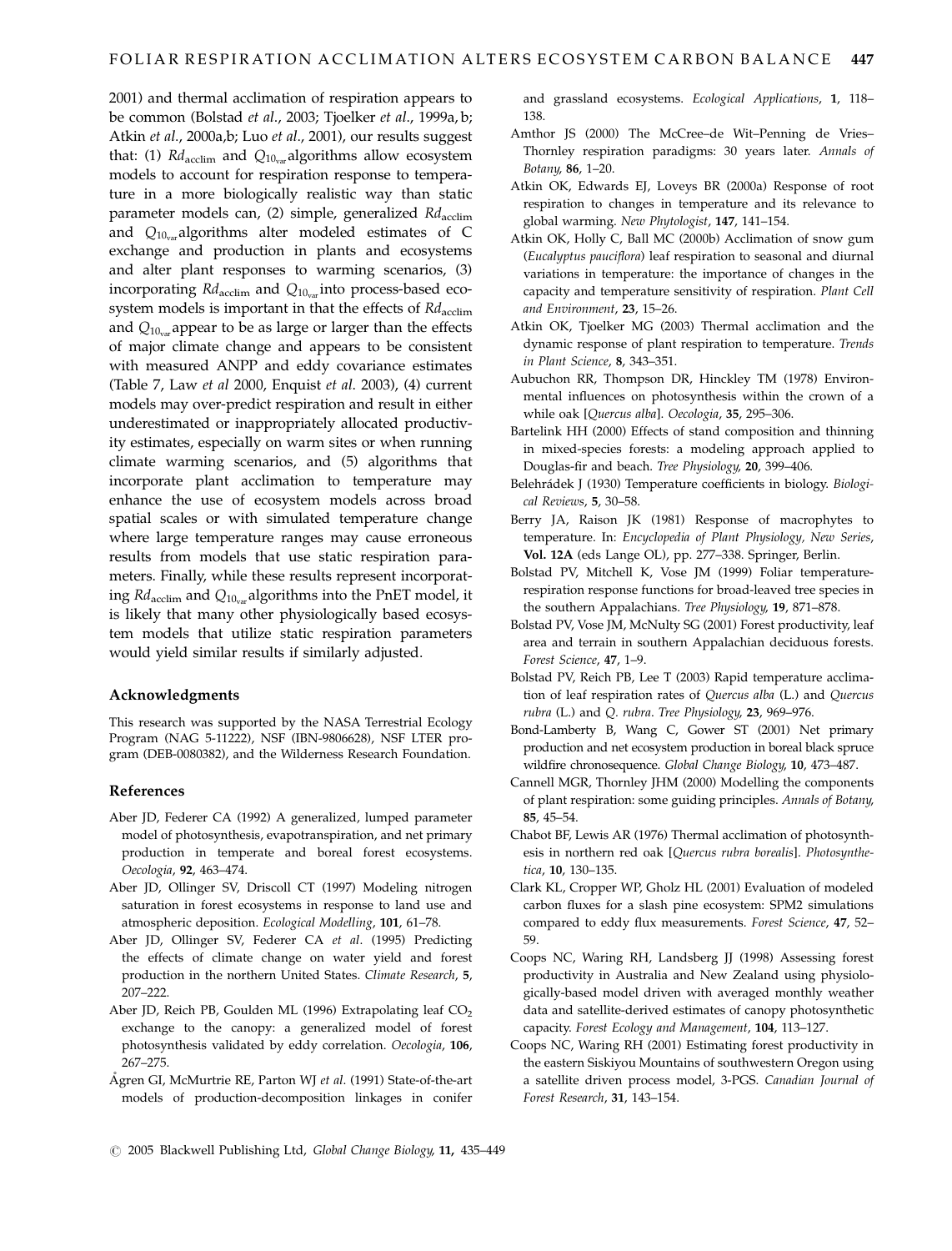- Cramer W, Kicklighter DW, Bondeau A et al. (1999) Comparing global models of terrestrial net primary productivity (NPP): overview and key results. Global Change Biology, 5, 1–15 (s1).
- Dougherty PM, Teskey RO, Phelps JE et al. (1979) Net photosynthesis and early growth trends of a dominate White Oak (Quercus alba L.). Plant Physiology, 64, 930–935.
- Ellsworth DS, Reich PB (1993) Canopy structure and vertical patterns of photosynthesis and related leaf traits in a deciduous forest. Oecologia, 96, 169–178.
- Enquist BJ, Economo EP, Huxman TE et al. (2003) Scaling metabolism from organisms to ecosystems. Nature, 423, 639– 642.
- Falkowski P, Scholes RJ, Boyle E et al. (2000) The Global Carbon Cycle: a test of our knowledge of earth as a system. Science, 290, 291–296.
- Farrar JF (1985) The respiratory sources of  $CO<sub>2</sub>$ . Plant Cell and Environment, 8, 427–438.
- Ferrar JF, Slatyer RO, Vranjic JA (1989) Photosynthetic temperature acclimation in Eucalyptus species from diverse habitat, and a comparison with Nerium oleander. Australian Journal of Plant Physiology, 16, 199–217.
- Field CB, Chapin FS, Matson PA et al. (1992) Responses of terrestrial ecosystems to the changing atmosphere: a resourcebased approach. Annual Review of Ecology and Systematics, 23, 201–235.
- Forward DF (1960) Effect of temperature on respiration. In: Handuch der Pflanzenphysiologie, Vol 12 (ed. Ruhland W), Part 2, pp. 234–258. Springer, Berlin.
- Frolking S, Goulden ML, Wofsy SC et al. (1996) Modelling temporal variability in the carbon balance of a spruce/moss boreal forest. Global Change Biology, 2, 343–366.
- Gifford RM (2003) Plant respiration in productivity models: conceptualization, representation and issues for global terrestrial carbon-cycle research. Functional Plant Biology, 30, 171–186.
- Gower ST, Reich PB, Son Y (1993) Canopy dynamics and aboveground production of five tree species with different leaf longevities. Tree Physiology, 12, 327–345.
- Gracia CA, Tello E, Sabate S et al. (1999) GOTWILA: an integrated model of water dynamics and forest growth. In: Ecology of Mediterranean Evergreen Oak Forests (eds Rodé F, Retana J, Gracia CA, Bellot J), Springer-Verlag, Berlin.
- Gunderson CA, Norby RJ, Wullschleger SD (2000) Acclimation of photosynthesis and respiration to simulated climatic warming in northern and southern populations of Acer saccharum: laboratory and field evidence. Tree Physiology, 20, 87–96.
- Gunn S, Farrar JF (1999) Effects of a  $4^{\circ}$ C increase in temperature on partitioning of leaf area and dry mass, root respiration and carbohydrates. Functional Ecology, 13, 12–20.
- Hari P, Mäkelä A, Berninger F et al. (1999) Field evidence for the optimality hypothesis of gas exchange in plants. Australian Journal of Plant Physiology, 26, 239–244.
- Houghton JT, Callander BA, Varney SK (1992) Climate Change: The Supplementary Report to The IPCC Scientific Assessment. Cambridge University Press, Cambridge. 200.
- Houghton JT, Ding Y, Griggs DJ et al. (2001) Climate Change 2001: The Scientific Basis. Cambridge University Press, Cambridge. 881.

James WO (1953) Plant Respiration. Clarendon Press, Oxford. 282.

- Jurik TW (1986) Seasonal patterns of leaf photosynthetic capacity in successional northern hardwood tree species. American Journal of Botany, 73, 131–138.
- Jurik TW, Briggs GM, Gates DM (1988) Springtime recovery of photosynthetic activity of white pine in Michigan. Canadian Journal of Botany, 66, 138–141.
- Keeling RF, Piper SC, Heimann M (1996) Global and hemispheric CO sinks deduced from changes in atmospheric O2 concentrations. Nature, 381, 218–221.
- Këllomaki, Väisänen H (1997) Modelling the dynamics of the forest ecosystem for climate change studies in the boreal conditions. Ecological Modelling, 97, 121–140.
- Kimball JS, Keyser AR, Running SW et al. (2000) Regional assessment of boreal forest productivity using an ecological process model and remote sensing parameter maps. Tree Physiology, 20, 761–775.
- Knapp AK, Briggs JM, Blair JM et al. (1998) Patterns and controls of above ground net primary production in tallgrass prairie. In: Grassland Dynamics: Long-Term Ecological Research in Tallgrass Prairie (eds Knapp AK, Briggs JM, Hartnett DC, Collins SL), pp. 193–221. Oxford University Press, Oxford.
- Knapp AK, Smith MD (2001) Variation among biomes in temporal dynamics of above ground primary production. Science, 291, 481–484.
- Landsberg JJ, Waring RH (1997) A generalized model of forest productivity using simplified concepts of radiation-useefficiency, carbon balance, and partitioning. Forest Ecology and Management, 95, 209–228.
- Larcher W (2003) Physiological Plant Ecology: Ecophysiology and Stress Physiology of Functional Groups (pp 120–126. Springer– Verlag, Berlin.
- Larigauderie A, Körner C (1995) Acclimation of leaf dark respiration to temperature in alpine and lowland plant species. Annals of Botany, 76, 245–252.
- Lavigne MB, Ryan MG (1997) Growth and maintenance respiration rates of aspen, black spruce and jack pine stems at northern and southern BOREAS sites. Tree Physiology, 17, 543–551.
- Law BE, Waring RH, Anthoni PM et al. (2000) Measurements of gross and net ecosystem productivity and water vapor exchange of a Pinus ponderosa ecosystem, and an evaluation of two generalized models. Global Change Biology, 6, 155–165.
- Liu J, Chen JM, Cihlar J et al. (1997) A process-based boreal ecosystem productivity simulator using remote sensing inputs. Remote Sensing of Environment, 62, 158–175.
- Lloyd J, Taylor JA (1994) On temperature dependence of soil respiration. Functional Ecology, 8, 315–323.
- Luan J, Muetzelfeldt RI, Grace J (1996) Hierarchical approach to forest ecosystem simulation. Ecological Modeling, 86, 37–50.
- Lubchenco J A, Olson AM, Brubaker LB et al. (1991) The sustainable biosphere initiative: An ecological research agenda. Ecology, 72, 371–412.
- Luo Y, Wan S, Hui D et al. (2001) Acclimatization of soil respiration to warming in a tall grass prairie. Nature, 413, 624–625.
- Mäkelä A, Landsberg J, Ek AR et al. (2000) Process-based models for forest ecosystem management: current state of the art and